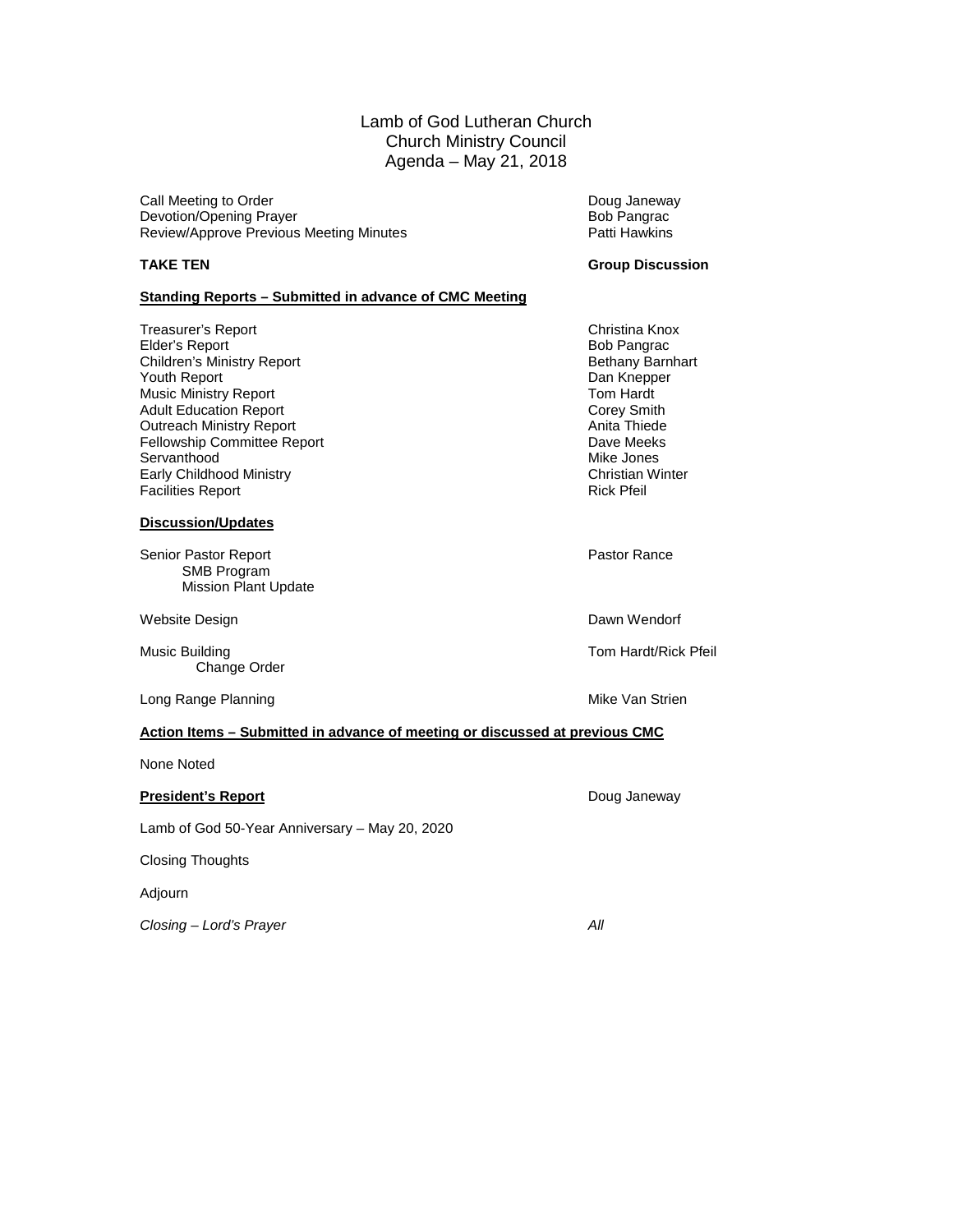## Minutes of the Lamb of God Church Ministry Council Regular Meeting – April 16, 2018

#### Members Present:

Doug Janeway, President Mike Van Strien, Vice President Christina Knox, Treasurer Bob Pangrac, Head Elder Bethany Barnhart, Chairman of Children's Ministry Tom Hardt, Chairman of Music Ministry Corey Smith, Chairman of Adult Education Mike Jones, Chairman of Servanthood Dave Meeks, Chairman of Fellowship Rick Pfeil, Chairman of Facilities Christian Winter, Chairman of Early Childhood Ministry Anita Thiede, Chairman of Outreach Dan Knepper, Chairman of Youth Ministry Patti Hawkins, Secretary

#### Staff Members Present:

Stephanie Poyner

The meeting was called to order by Doug Janeway, President.

#### **Devotion/Opening Prayer**

Bob Pangrac opened the meeting with a devotion on yesterday's gospel from Luke 24:36-37 and a prayer.

#### **Review/Approve Previous Month's Minutes**

The minutes for the March CMC meeting were presented.

Motion to approve minutes: Mike Jones Second: Rick Pfeil THE MOTION CARRIED.

#### **TAKE TEN**

Doug led the CMC in a discussion about Joining Jesus on His Mission. Various members shared stories of steps that they took in the past month. We will be taking ten again next month.

#### **Discussion/Updates**

**Senior Pastor Update –** No report due to the fact that Pastor Rance and Pastor Waiser were both not present due to attendance at a pastoral retreat.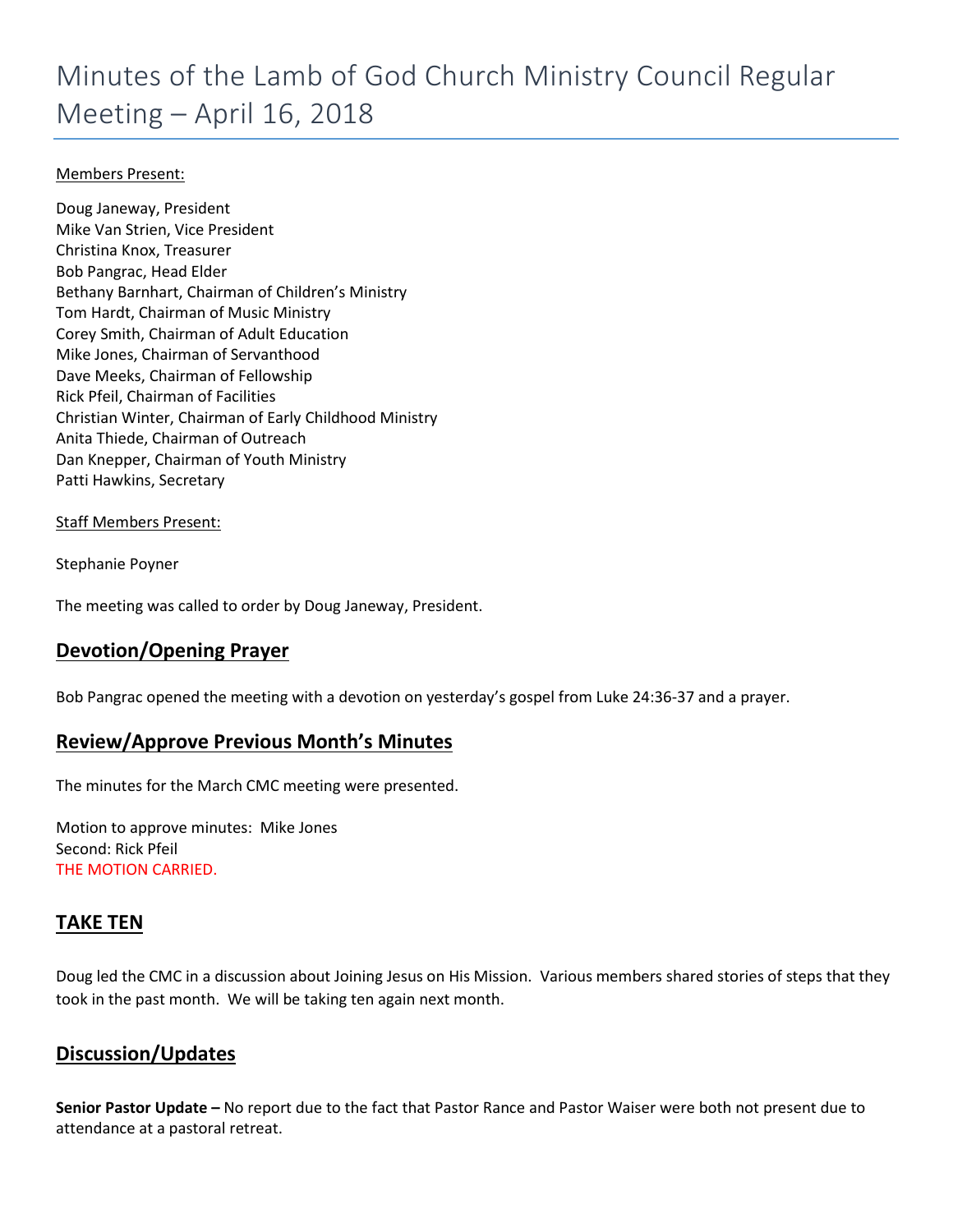**Fellowship –** Dave Meeks reported that 200 people attended the picnic yesterday, well more than what was expected or planned for.

**Elders –** Bob reported that April 29 there will be only one service. Pastor Mengsteab will be preaching.

**Youth –** Dan reported that this Thursday is a youth fundraiser at Culver's. It runs all day; mention Lamb of God and there will be a percentage donated to the youth. Also, sharing the faith is scheduled for May 5<sup>th</sup>, and all are invited to attend.

Mike Jones reported that this Saturday is Back the Blue from 11 to 1. Volunteers are needed to pack lunches.

**Website Design –** Dawn Wendorf was unable to attend due to a death in the family. She sent a link to CMC members to a test site for our upcoming web page. Mike Jones discussed some of the possibilities for how it will be formatted. Members were asked to get comments to Dawn.

**Budget Discussion –** Christina reported that thanks to sacrifices made in several areas, we have come to a reasonable budget. We were hoping for a 4% increase; we ended up with a 5% increase over current giving, which is achievable if members are educated and understand the needs. Again, we don't have a spending problem but a giving problem. There was discussion about some line items, and some discussion about conditional budget items (if we end up taking in more contributions than budgeted). It was agreed that if we exceed budgeted giving, we can call a special congregational meeting to address how to handle.

Rick Pfeil made a motion to approve the budget to be presented to the congregation. Bob Pangrac seconded. The motion carried with one no vote. (Mike Jones)

**Music Building Committee –** *Tom Hardt* – Tom and Stephanie saw the music room. It is almost ready to be painted, except for a hole in the wall. The door might be a 4-foot door instead of a 6-foot door. Doug would like to have a conversation to determine if there are things that can be done to make it function as we want it to. There may be some additional cost to fix some of the issues.

**Long Range Planning Committee –** Mike Van Strien reported that the committee met this month for the first time. Issues discussed were outreach, inreach, and paying off the mortgage. They will begin collection of information from the congregation very soon.

#### **Action Items**

**Accepting New Members –** A list of members was presented by Bob Pangrac. Doug read the names to the CMC. Mike made a motion to approve the list, which will be presented to the congregation at the meeting. Tom seconded. Motion carried unanimously. It will be on the voter's meeting agenda.

**Voters Meeting –** May 20 will be the meeting date. We will probably meet in the sanctuary because Young at Hearts will be meeting that day in the Fellowship Hall. Mike Jones moved the date selection; Bob Pangrac seconded. Motion carried unanimously.

CLOSING THOUGHTS – Doug – We should focus on reaching the lost, which is our commission.

Stephanie Poyner, Director of Parish Music, was introduced and was welcomed by the CMC.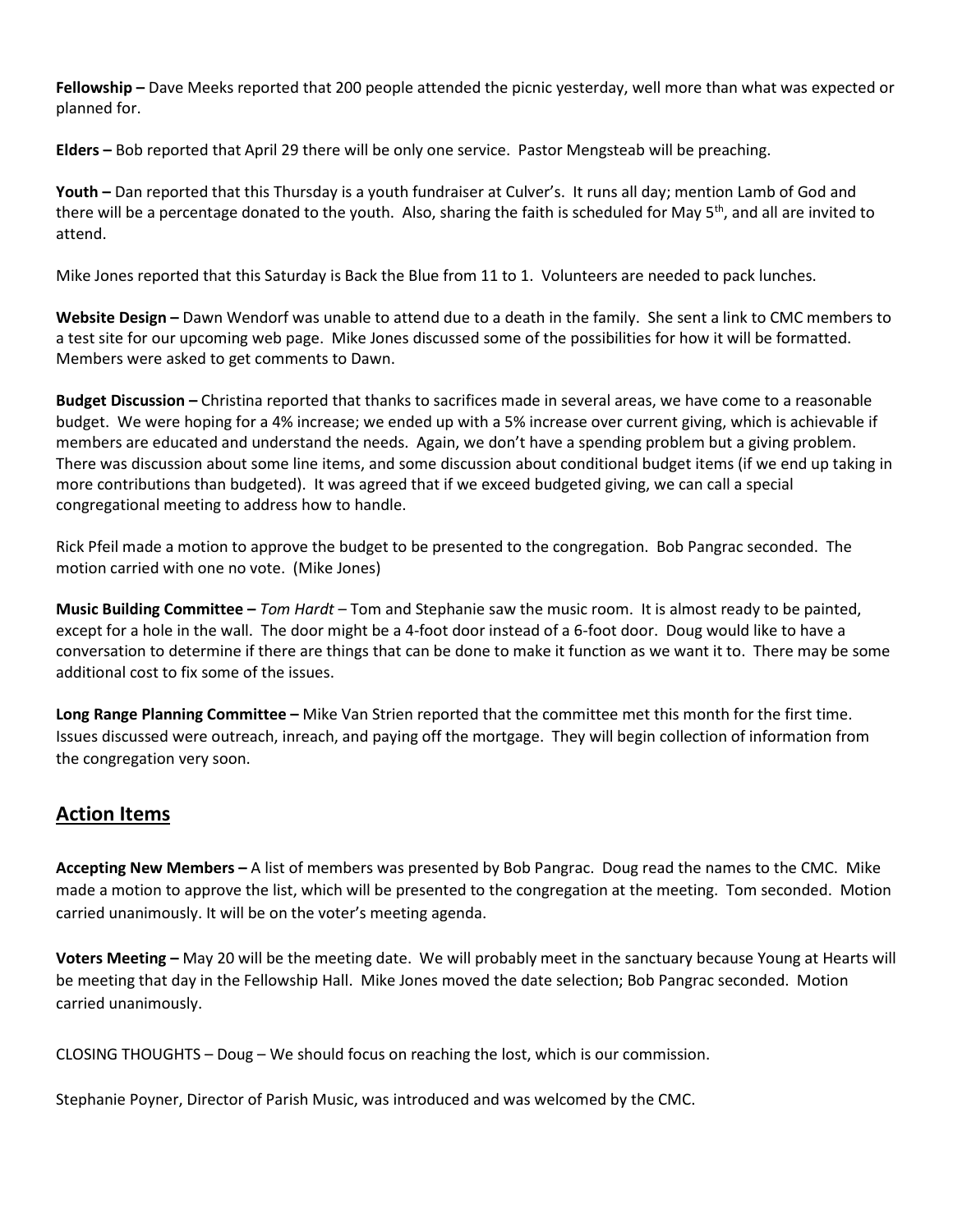## **Adjournment**

MOTION TO ADJOURN – Dan Knepper SECOND – Mike Jones

The meeting was adjourned at 8:38.

Respectfully submitted,

*Patti Hawkins,* Secretary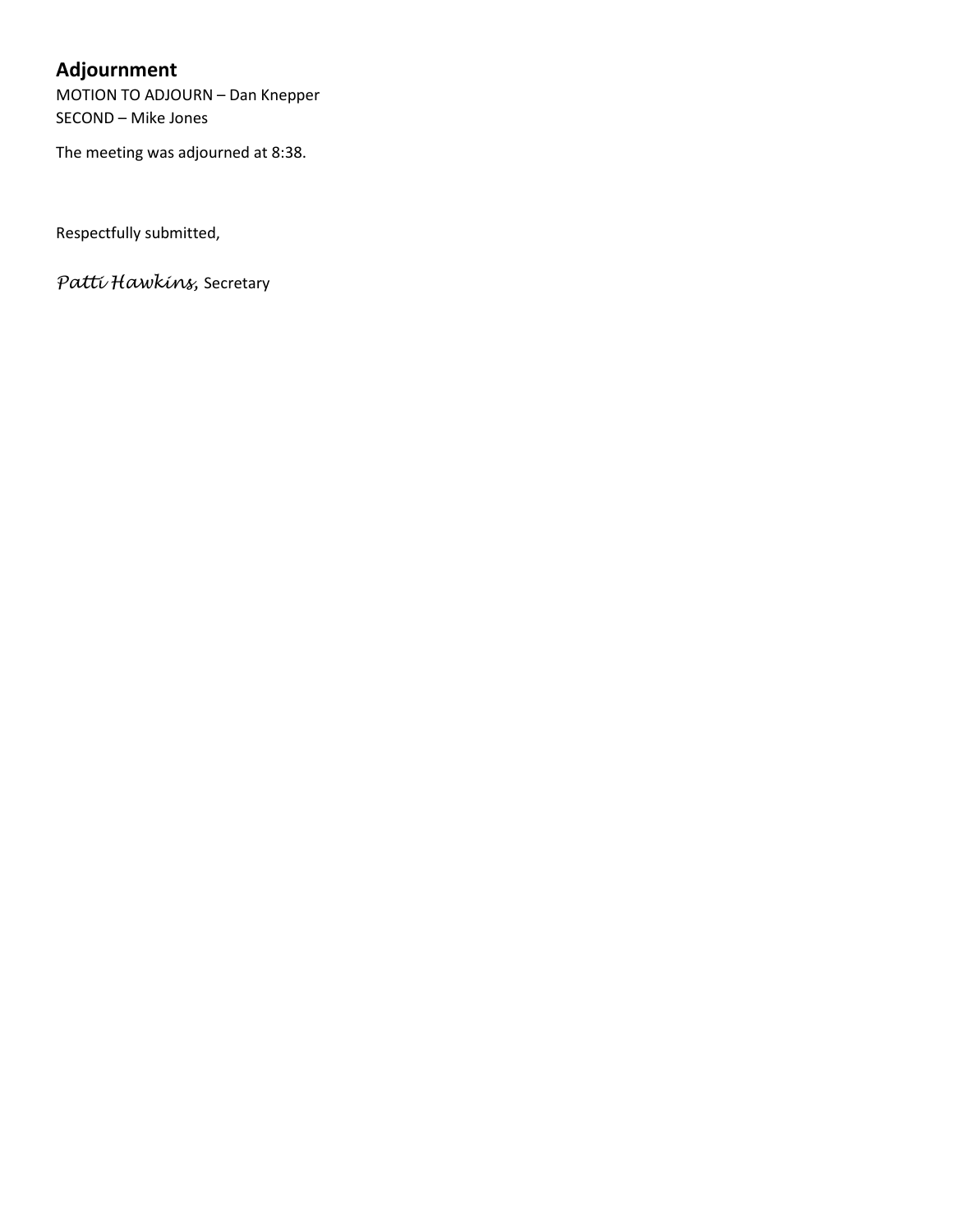|                                           | Apr 18     | <b>Budget</b> |              |              | Jul '17 - Apr 18 YTD Budget Annual Budget |
|-------------------------------------------|------------|---------------|--------------|--------------|-------------------------------------------|
| <b>Ordinary Income/Expense</b>            |            |               |              |              |                                           |
| <b>Income</b>                             |            |               |              |              |                                           |
| 4000 - CHURCH INCOME                      |            |               |              |              |                                           |
| 4010 · Contributions Income               |            |               |              |              |                                           |
| 4011 - Envelopes                          | 108,169.00 | 133,467.00    | 1,030,603.33 | 1,157,463.14 | 1,384,397.14                              |
| 4012 - Plate                              | 7,849.00   | 6,250.00      | 58,929.02    | 62,500.00    | 75,000.00                                 |
| 4013 - Sunday School                      | 88.85      | 283.00        | 1,431.95     | 2,834.00     | 3,400.00                                  |
| Total 4010 · Contributions Income         | 116,106.85 | 140,000.00    | 1,090,964.30 | 1,222,797.14 | 1,462,797.14                              |
| 4020 · Designated Expense Reduction       |            |               |              |              |                                           |
| 4021 - Christian Education Materials      | 0.00       |               | 140.00       | 0.00         | 0.00                                      |
| 4022 - Vacation Bible School              | 2,515.00   | 1,000.00      | 2,615.00     | 1,000.00     | 4,000.00                                  |
| 4023 - Confirmation                       |            |               |              |              |                                           |
| 40232 - Retreats                          | 0.00       | 0.00          | 0.00         | 1,500.00     | 1,500.00                                  |
| 40231 - Class Materials                   | 0.00       |               | 2,955.00     | 1,000.00     | 1,000.00                                  |
| 40233 · Ceremony                          | 160.00     | 0.00          | 160.00       | 0.00         | 500.00                                    |
| Total 4023 - Confirmation                 | 160.00     | 0.00          | 3,115.00     | 2,500.00     | 3,000.00                                  |
| 4025 · Materials for Special Programs     | 0.00       |               | 89.00        |              |                                           |
| Total 4020 · Designated Expense Reduction | 2,675.00   | 1,000.00      | 5,959.00     | 3,500.00     | 7,000.00                                  |
| 4030 - Miscellaneous DER                  |            |               |              |              |                                           |
| 4034 - Subscription Costs                 | 0.00       |               | 207.99       |              |                                           |
| 4036 - Room Use Receipts                  | 520.00     |               | 2,970.00     |              |                                           |
| 4037 · Wedding Receipts                   | 0.00       |               | 725.00       |              |                                           |
| 4039 - Fellowship/Kitchen                 | 0.00       |               | 1,453.56     |              |                                           |
| 4030 - Miscellaneous DER - Other          | 5.00       |               | 2,285.82     |              |                                           |
| Total 4030 - Miscellaneous DER            | 525.00     |               | 7,642.37     |              |                                           |
| 4040 - Contingency Allocation             | 0.00       | 0.00          | 0.00         | 0.00         | 50,000.00                                 |
| 4050 - Capital Campaign Exp Allocation    | 0.00       |               | 20,000.00    | 20,000.00    | 20,000.00                                 |
| Total 4000 - CHURCH INCOME                | 119,306.85 | 141,000.00    | 1,124,565.67 | 1,246,297.14 | 1,539,797.14                              |
| 4500 - ECM INCOME                         |            |               |              |              |                                           |
| 4510 - Registration                       | 0.00       | 0.00          | 34,237.50    | 35,000.00    | 35,000.00                                 |
| 4511 · Tuition                            | 33,747.60  | 35,000.00     | 304,639.05   | 315,000.00   | 350,000.00                                |
| 4513 - Miscellaneous Income               | 0.00       |               | 38.00        |              |                                           |
| 4516 - Enrichment                         | 0.00       | 300.00        | 1,600.00     | 2,500.00     | 2,500.00                                  |
| Total 4500 - ECM INCOME                   | 33,747.60  | 35,300.00     | 340,514.55   | 352,500.00   | 387,500.00                                |
| <b>Total Income</b>                       | 153,054.45 | 176,300.00    | 1,465,080.22 | 1,598,797.14 | 1,927,297.14                              |
| <b>Gross Profit</b>                       | 153,054.45 | 176,300.00    | 1,465,080.22 | 1,598,797.14 | 1,927,297.14                              |
| <b>Expense</b>                            |            |               |              |              |                                           |
| 5000 - CHURCH EXPENSES                    |            |               |              |              |                                           |
| 50 · SALARY/BENEFITS                      |            |               |              |              |                                           |
| Total 50 - SALARY/BENEFITS                | 72,075.42  | 73,476.58     | 671,619.24   | 685,701.91   | 821,300.00                                |
| 51 - BENEFITS/PAYROLL TAXES               |            |               |              |              |                                           |
| 510 - BENEFITS                            |            |               |              |              |                                           |
| 5101 - Church Health Insurance            | 7,377.00   | 11,250.00     | 83,458.00    | 112,500.00   | 135,000.00                                |
| 5101-D - Church Health Ins Deductibles    | 1,123.99   | 2,850.00      | 22,865.71    | 28,500.00    | 34,200.00                                 |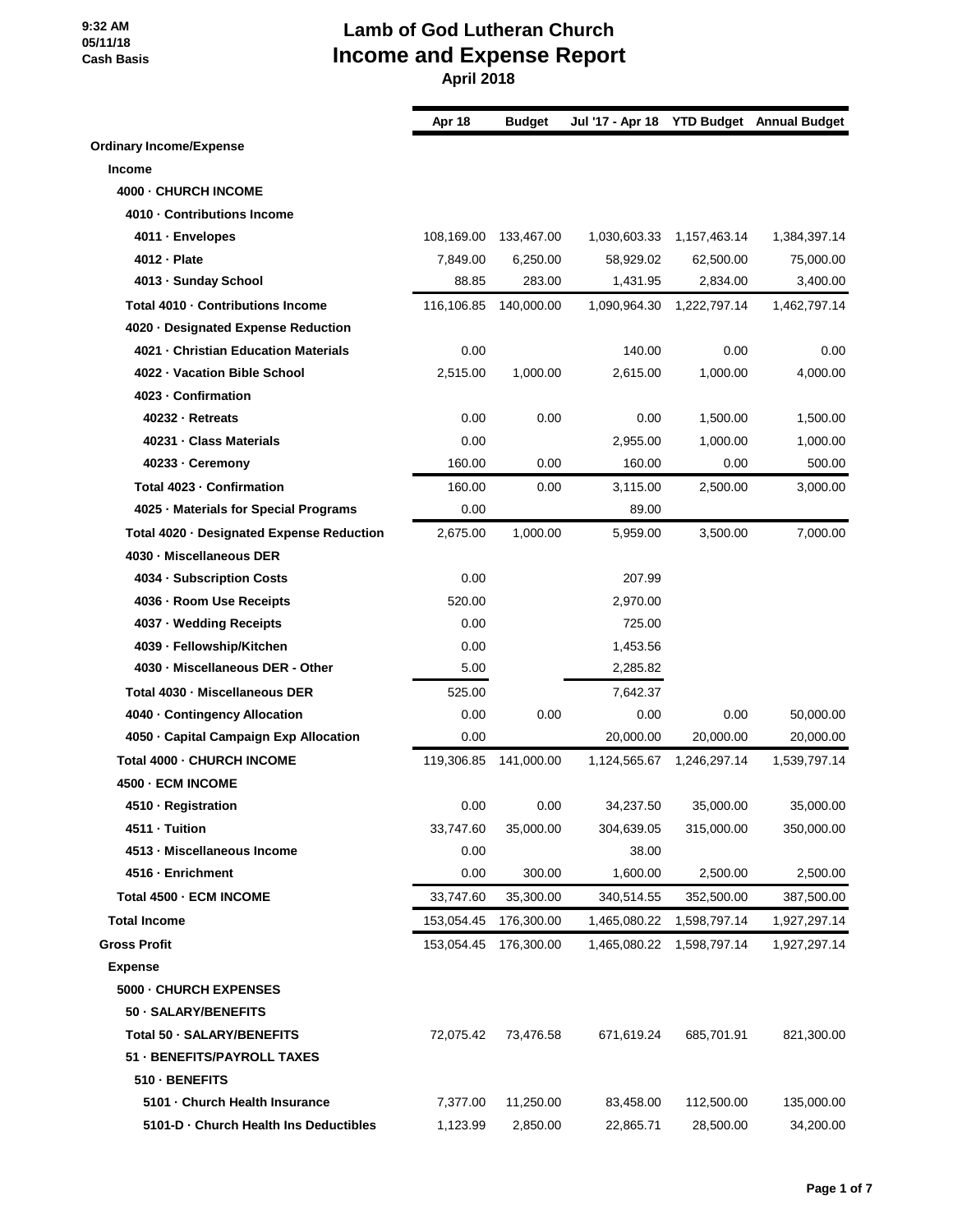|                                           | Apr 18    | <b>Budget</b> | Jul '17 - Apr 18 |            | <b>YTD Budget</b> Annual Budget |
|-------------------------------------------|-----------|---------------|------------------|------------|---------------------------------|
| 5102 - ECM Health Insurance               | 788.00    | 796.00        | 6,972.00         | 7,960.00   | 9,552.00                        |
| 5102-D · ECM Health Ins Deductibles       | 222.46    | 237.50        | 3,124.11         | 2,375.00   | 2,850.00                        |
| 5103 - Church Disability Benefits         | 577.66    | 766.67        | 6,558.48         | 7,666.66   | 9,200.00                        |
| 5104 - ECM Disability Benefits            | 251.65    | 250.00        | 2,324.67         | 2,500.00   | 3,000.00                        |
| 5105 - Church Retirement Plan             | 2,449.60  | 3,500.00      | 30,243.88        | 35,000.00  | 42,000.00                       |
| 5106 - ECM Retirement Plan                | 770.38    | 875.00        | 7,075.69         | 8,750.00   | 10,500.00                       |
| 5109 - HRA Fees                           | 27.30     | 52.08         | 295.50           | 520.84     | 625.00                          |
| Total 510 - BENEFITS                      | 13,588.04 | 20,577.25     | 162,918.04       | 205,772.50 | 246,927.00                      |
| 511 - PAYROLL TAXES                       |           |               |                  |            |                                 |
| 5111 · Employer FICA                      | 4,612.02  | 4,333.33      | 39,151.64        | 43,333.34  | 52,000.00                       |
| Total 511 - PAYROLL TAXES                 | 4,612.02  | 4,333.33      | 39,151.64        | 43,333.34  | 52,000.00                       |
| Total 51 - BENEFITS/PAYROLL TAXES         | 18,200.06 | 24,910.58     | 202,069.68       | 249,105.84 | 298,927.00                      |
| 52 - ALLOWANCES                           |           |               |                  |            |                                 |
| 520 - Mileage Allowance                   | 233.26    | 583.33        | 3,585.08         | 5,833.34   | 7,000.00                        |
| 521 - Hospitality Allowance               |           |               |                  |            |                                 |
| 5211 - Hospitality/Sr Pastor              | 0.00      | 41.67         | 456.08           | 416.66     | 500.00                          |
| 5212 - Hospitality/Outreach Ministry      | 0.00      | 20.83         | 0.00             | 208.34     | 250.00                          |
| 5213 - Hospitality/Youth Ministry         | 0.00      |               | 10.00            | 0.00       | 0.00                            |
| 5214 · Hospitality/Children's Ministry    | 0.00      | 20.83         | 0.00             | 208.34     | 250.00                          |
| Total 521 - Hospitality Allowance         | 0.00      | 83.33         | 466.08           | 833.34     | 1,000.00                        |
| Total 52 - ALLOWANCES                     | 233.26    | 666.66        | 4,051.16         | 6,666.68   | 8,000.00                        |
| 53 - CONFERENCES/CONT ED/INTERNSHIPS      |           |               |                  |            |                                 |
| 530 - Conferences Fees & Travel           |           |               |                  |            |                                 |
| 5301 - Conferences/Pastor                 | 0.00      |               | 936.11           | 1,000.00   | 1,000.00                        |
| 5304 - Conferences/ECM                    | 0.00      | 0.00          | 7,108.63         | 6,000.00   | 6,000.00                        |
| 5307 - Conferences/Miscellaneous          | 0.00      |               | 194.46           | 500.00     | 500.00                          |
| Total 530 - Conferences Fees & Travel     | 0.00      | 0.00          | 8,239.20         | 7,500.00   | 7,500.00                        |
| 531 - Continuing Education Allowances     | 0.00      |               | 619.90           |            |                                 |
| Total 53 - CONFERENCES/CONT ED/INTERNSHII | 0.00      | 0.00          | 8,859.10         | 7,500.00   | 7,500.00                        |
| 54 - CONTRACTORS                          |           |               |                  |            |                                 |
| 540 · Honorariums                         | 0.00      | 200.00        | 450.00           | 1,800.00   | 2,000.00                        |
| 541 - CONTRACT SERVICES                   |           |               |                  |            |                                 |
| 5411 · Substitute Organist                | 0.00      | 125.00        | 1,200.00         | 1,250.00   | 1,500.00                        |
| 5412 - Sound Technician                   | 225.00    | 33.33         | 600.00           | 333.34     | 400.00                          |
| 5414 · Wedding Contractors                |           |               |                  |            |                                 |
| 54141 · Wedding Musicians/Technicians     | 0.00      |               | 325.00           |            |                                 |
| Total 5414 - Wedding Contractors          | 0.00      |               | 325.00           |            |                                 |
| 5416 - Custodian                          | 500.00    |               | 1,400.00         |            |                                 |
| 5417 - Event Hosts                        | 0.00      |               | 150.00           |            |                                 |
| Total 541 - CONTRACT SERVICES             | 725.00    | 158.33        | 3,675.00         | 1,583.34   | 1,900.00                        |
| <b>Total 54 - CONTRACTORS</b>             | 725.00    | 358.33        | 4,125.00         | 3,383.34   | 3,900.00                        |
| 55 - PASTORAL MINISTRY                    |           |               |                  |            |                                 |
| 550 · Worship                             |           |               |                  |            |                                 |
| 5501 - Bulletin Covers                    | 0.00      | 166.67        | 538.46           | 1,666.66   | 2,000.00                        |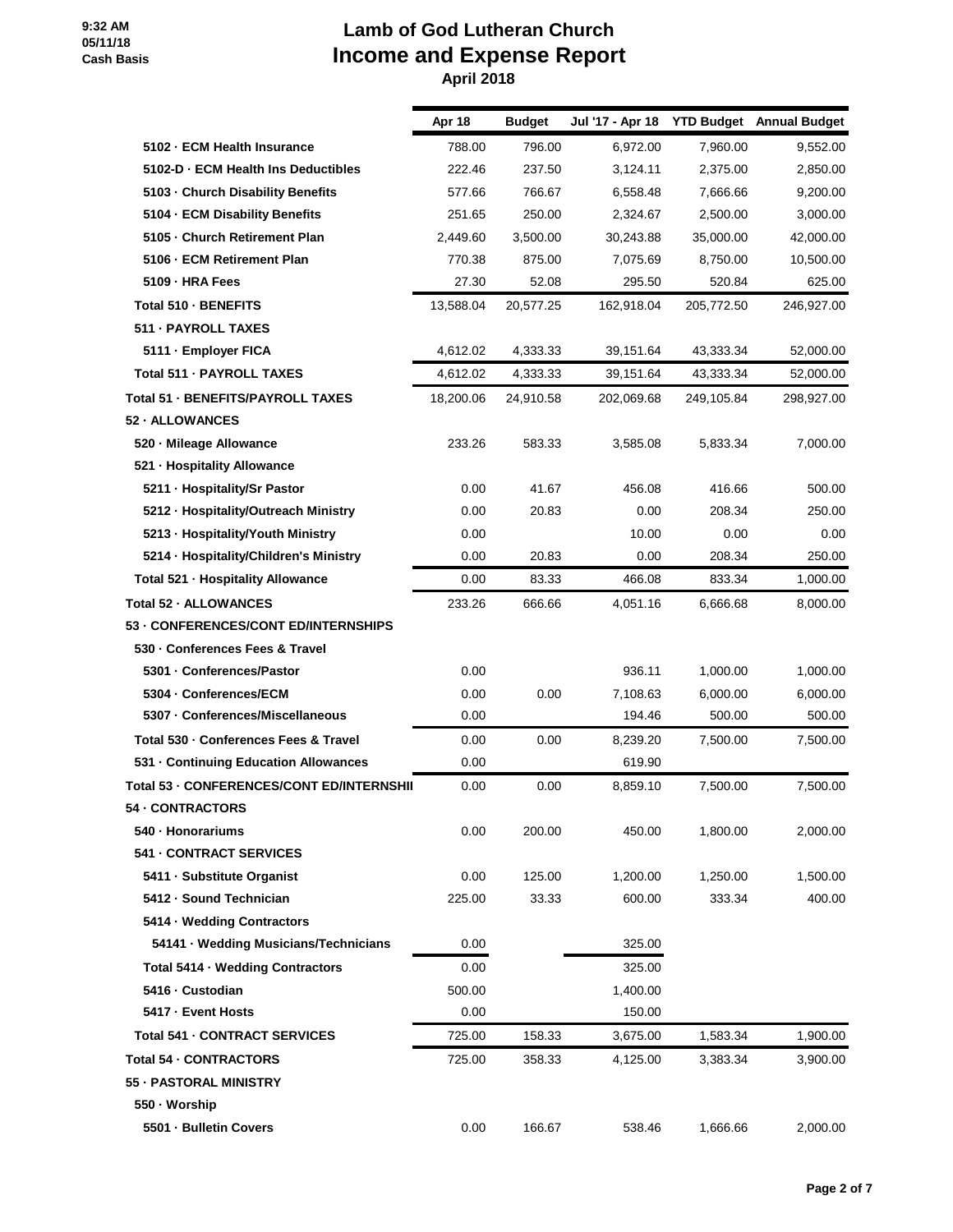## **Lamb of God Lutheran Church Income and Expense Report**

 **April 2018**

|                                            | Apr 18   | <b>Budget</b> | Jul '17 - Apr 18 |           | <b>YTD Budget</b> Annual Budget |
|--------------------------------------------|----------|---------------|------------------|-----------|---------------------------------|
| 5502 · Worship Supplies & Banners          | 255.75   | 270.83        | 4,990.36         | 2,708.34  | 3,250.00                        |
| Total 550 · Worship                        | 255.75   | 437.50        | 5,528.82         | 4,375.00  | 5,250.00                        |
| 551 - Pastoral Care & Staff Building       |          |               |                  |           |                                 |
| 5511 · Staff Retreats                      | 0.00     | 0.00          | 888.71           | 2,000.00  | 2,000.00                        |
| 5512 - Leadership Building                 | 0.00     |               | 350.98           | 500.00    | 500.00                          |
| 5513 · Special Needs Ministry              | 0.00     |               | 0.00             | 500.00    | 500.00                          |
| 5515 · Worship Leadership Building         | 0.00     | 166.67        | 0.00             | 1,666.66  | 2,000.00                        |
| Total 551 - Pastoral Care & Staff Building | 0.00     | 166.67        | 1,239.69         | 4,666.66  | 5,000.00                        |
| <b>Total 55 - PASTORAL MINISTRY</b>        | 255.75   | 604.17        | 6,768.51         | 9,041.66  | 10,250.00                       |
| <b>56 - MUSIC MINISTRY</b>                 |          |               |                  |           |                                 |
| 560 - Sheet Music                          | 119.99   | 183.33        | 1,237.45         | 1,833.34  | 2,200.00                        |
| 561 · Copyrights & Licenses                | 0.00     | 100.00        | 606.00           | 1,000.00  | 1,200.00                        |
| 562 - Piano/Organ Maintenance              | 0.00     | 178.33        | 260.00           | 1,783.34  | 2,140.00                        |
| 563 - Choir Robe Maintenance               | 0.00     | 0.00          | 0.00             | 0.00      | 300.00                          |
| 564 - Music Dept Equipment                 |          |               |                  |           |                                 |
| 5641 - Dept Equipment Purchases            | 0.00     |               | 232.20           | 100.00    | 100.00                          |
| 5642 - Department Equip Maintenance        | 0.00     |               | 0.00             | 100.00    | 100.00                          |
| Total 564 - Music Dept Equipment           | 0.00     |               | 232.20           | 200.00    | 200.00                          |
| 565 - Music-Miscellaneous                  | 0.00     | 25.00         | 524.54           | 250.00    | 300.00                          |
| 567 - Dues/Subscriptions                   | 149.00   | 16.67         | 149.00           | 166.66    | 200.00                          |
| <b>Total 56 - MUSIC MINISTRY</b>           | 268.99   | 503.33        | 3,009.19         | 5,233.34  | 6,540.00                        |
| 67 - MULTI-MEDIA MINISTRY                  |          |               |                  |           |                                 |
| 671 - Multi-Media Dept Equipment           | 0.00     | 20.83         | 83.64            | 208.34    | 250.00                          |
| 670 - Audio/Visual Equipment               | 0.00     |               | 462.22           | 500.00    | 500.00                          |
| 672 - Media Supplies/Tapes, CDs, etc       | 0.00     | 16.67         | 227.19           | 166.66    | 200.00                          |
| Total 67 - MULTI-MEDIA MINISTRY            | 0.00     | 37.50         | 773.05           | 875.00    | 950.00                          |
| 57 - ELDER MINISTRY                        |          |               |                  |           |                                 |
| 570 - Junior Confirmation                  |          |               |                  |           |                                 |
| 5701 - Confirmation Materials              | 0.00     |               | 1,331.71         | 1,000.00  | 1,000.00                        |
| 5702 - Confirmation Retreats               | 0.00     | 0.00          | 1,066.00         | 1,500.00  | 1,500.00                        |
| 5703 - Confirmation Ceremony               | 726.74   | 0.00          | 1,062.32         | 0.00      | 500.00                          |
| Total 570 · Junior Confirmation            | 726.74   | 0.00          | 3,460.03         | 2,500.00  | 3,000.00                        |
| 572 - Member-Assistance Ministry           | 0.00     | 100.00        | 200.00           | 1,000.00  | 1,200.00                        |
| 575 - Flock Relationship Building          | 0.00     | 41.67         | 0.00             | 416.66    | 500.00                          |
| <b>Total 57 - ELDER MINISTRY</b>           | 726.74   | 141.67        | 3,660.03         | 3,916.66  | 4,700.00                        |
| <b>68 - CARE MINISTRY</b>                  |          |               |                  |           |                                 |
| 6801 - Stephen Ministries                  | 0.00     | 83.33         | 114.34           | 833.34    | 1,000.00                        |
| 6803 - Ministries Prayer Support Team      | 0.00     | 0.00          | 515.20           | 600.00    | 600.00                          |
| 6806 - Prayer Quilt Ministry               | 0.00     | 25.00         | 0.00             | 250.00    | 300.00                          |
| 6807 · Journey Through Grief               | 0.00     | 33.33         | 5.90             | 333.34    | 400.00                          |
| <b>Total 68 - CARE MINISTRY</b>            | 0.00     | 141.66        | 635.44           | 2,016.68  | 2,300.00                        |
| <b>58 - OUTREACH MINISTRY</b>              |          |               |                  |           |                                 |
| 580 - MISSIONS                             |          |               |                  |           |                                 |
| 5801 · Texas Dist Monthly Mission          | 6,726.02 | 6,726.02      | 67,260.20        | 67,260.15 | 80,712.19                       |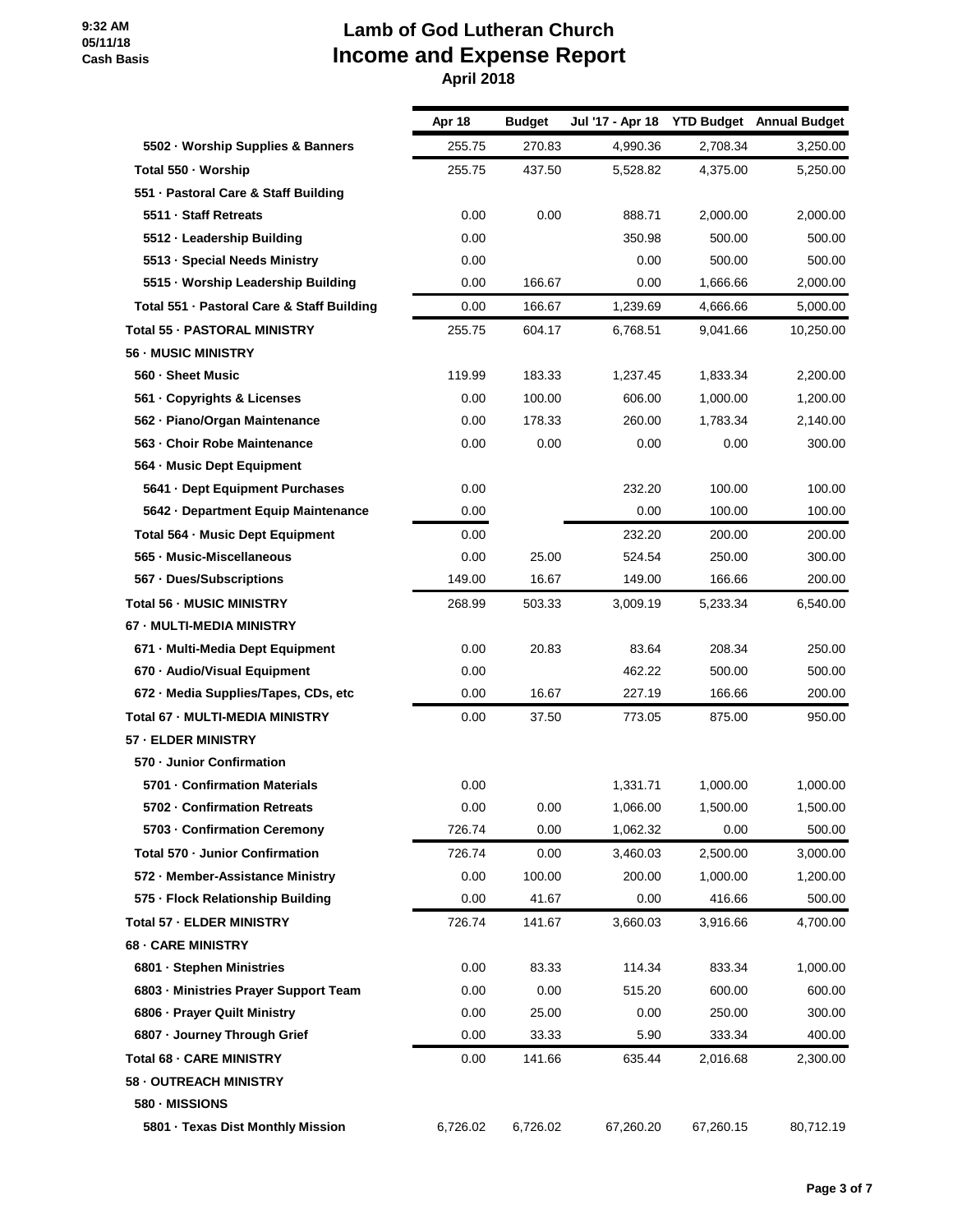## **Lamb of God Lutheran Church Income and Expense Report**

 **April 2018**

|                                          | Apr 18    | <b>Budget</b> | Jul '17 - Apr 18 YTD Budget Annual Budget |            |            |
|------------------------------------------|-----------|---------------|-------------------------------------------|------------|------------|
| 5803 - Texas Circuit Mission             |           |               |                                           |            |            |
| 58032 · The Station                      | 1,345.20  | 1,345.20      | 13,452.00                                 | 13,452.04  | 16,142.44  |
| Total 5803 - Texas Circuit Mission       | 1,345.20  | 1,345.20      | 13,452.00                                 | 13,452.04  | 16,142.44  |
| 5804 · TX Missionaries/DOW               | 538.08    | 538.08        | 5,380.80                                  | 5,380.82   | 6,456.98   |
| 5807 - LCMS World Mission                |           |               |                                           |            |            |
| 58077 · Wayne Braun                      | 0.00      | 0.00          | 1,614.24                                  | 1,614.25   | 1,614.25   |
| Total 5807 - LCMS World Mission          | 0.00      | 0.00          | 1.614.24                                  | 1,614.25   | 1.614.25   |
| 58011 - Lutheran Bible Translators       |           |               |                                           |            |            |
| 580111 · LBT/David Federwitz             | 0.00      | 269.04        | 1,076.16                                  | 2,690.41   | 3,228.49   |
| 580114 - LBT/Paul Federwitz              | 269.04    | 269.04        | 2,690.40                                  | 2,690.41   | 3,228.49   |
| Total 58011 - Lutheran Bible Translators | 269.04    | 538.08        | 3,766.56                                  | 5,380.82   | 6,456.98   |
| 58013 - LINC North Texas                 | 538.08    | 538.08        | 5,380.80                                  | 5,380.82   | 6,456.98   |
| 58014 - Christian Community Action       | 807.12    | 807.12        | 8,071.20                                  | 8,071.22   | 9,685.46   |
| 58016 - UPBring/LSSS                     | 538.08    | 538.08        | 5,380.80                                  | 5,380.82   | 6,456.98   |
| 58018 - University Lutheran Church-Aust  | 269.04    | 269.04        | 2,690.40                                  | 2,690.41   | 3,228.49   |
| 58019 · Journey To Dream                 | 538.08    | 538.08        | 5,380.80                                  | 5,380.82   | 6,456.98   |
| 58020 - Mission of Christ Network        |           |               |                                           |            |            |
| 580201 · Jon Braun                       | 269.04    | 269.04        | 2,690.40                                  | 2,690.41   | 3,228.49   |
| 580202 - lanthe Scheiwe                  | 269.04    | 269.04        | 2,690.40                                  | 2,690.41   | 3,228.49   |
| 580203 · Terry & Christy Cooper          | 269.04    | 269.04        | 1,076.16                                  | 1,076.16   | 1,614.24   |
| Total 58020 - Mission of Christ Network  | 807.12    | 807.12        | 6,456.96                                  | 6,456.98   | 8,071.22   |
| 58021 · Intentional New Local Missions   | 0.00      | 172.19        | 150.00                                    | 1,721.81   | 2,066.19   |
| Total 580 - MISSIONS                     | 12,375.86 | 12,817.09     | 124,984.76                                | 128,170.96 | 153,805.14 |
| 582 - Outreach & Assimilation            |           |               |                                           |            |            |
| 5821 - Outreach Program                  |           |               |                                           |            |            |
| 58212 - CCA Lunch Program                | 0.00      |               | 0.00                                      | 300.00     | 300.00     |
| 58213 - Garden of Eat'N                  | 0.00      |               | 300.00                                    | 300.00     | 300.00     |
| 58216 · GriefShare/DivorceCare Ministry  | 0.00      | 1,000.00      | 607.27                                    | 1,000.00   | 1,000.00   |
| 58217 - Outreach/Other Opportunities     | 206.28    | 108.33        | 411.63                                    | 1,083.34   | 1,300.00   |
| 58218 · Dwelling 114 w/Pastor G Finke    | 0.00      |               | 7,257.19                                  | 4,750.00   | 4,750.00   |
| Total 5821 - Outreach Program            | 206.28    | 1,108.33      | 8,576.09                                  | 7,433.34   | 7,650.00   |
| 5823 · Newspaper Advertising             | 0.00      | 41.67         | 400.00                                    | 416.66     | 500.00     |
| Total 582 - Outreach & Assimilation      | 206.28    | 1,150.00      | 8,976.09                                  | 7,850.00   | 8,150.00   |
| Total 58 - OUTREACH MINISTRY             | 12,582.14 | 13,967.09     | 133,960.85                                | 136,020.96 | 161,955.14 |
| 59 - EDUCATION MINISTRY                  |           |               |                                           |            |            |
| 590 - Christian Education                |           |               |                                           |            |            |
| 5901 - Adult Christian Education         | 0.00      |               | 678.33                                    | 0.00       | 0.00       |
| 5903 - Small Groups                      | 0.00      | 16.67         | 0.00                                      | 166.66     | 200.00     |
| Total 590 - Christian Education          | 0.00      | 16.67         | 678.33                                    | 166.66     | 200.00     |
| 592 · Library                            | 0.00      | 8.33          | 0.00                                      | 83.34      | 100.00     |
| 593 - Scholarships                       |           |               |                                           |            |            |
| 5931 - College Scholarships              | 0.00      | 0.00          | 3,000.00                                  | 2,000.00   | 2,000.00   |
| 5932 - Concordia Seminary Scholarships   | 0.00      |               | 2,000.00                                  | 0.00       | 0.00       |
| Total 593 · Scholarships                 | 0.00      | 0.00          | 5,000.00                                  | 2,000.00   | 2,000.00   |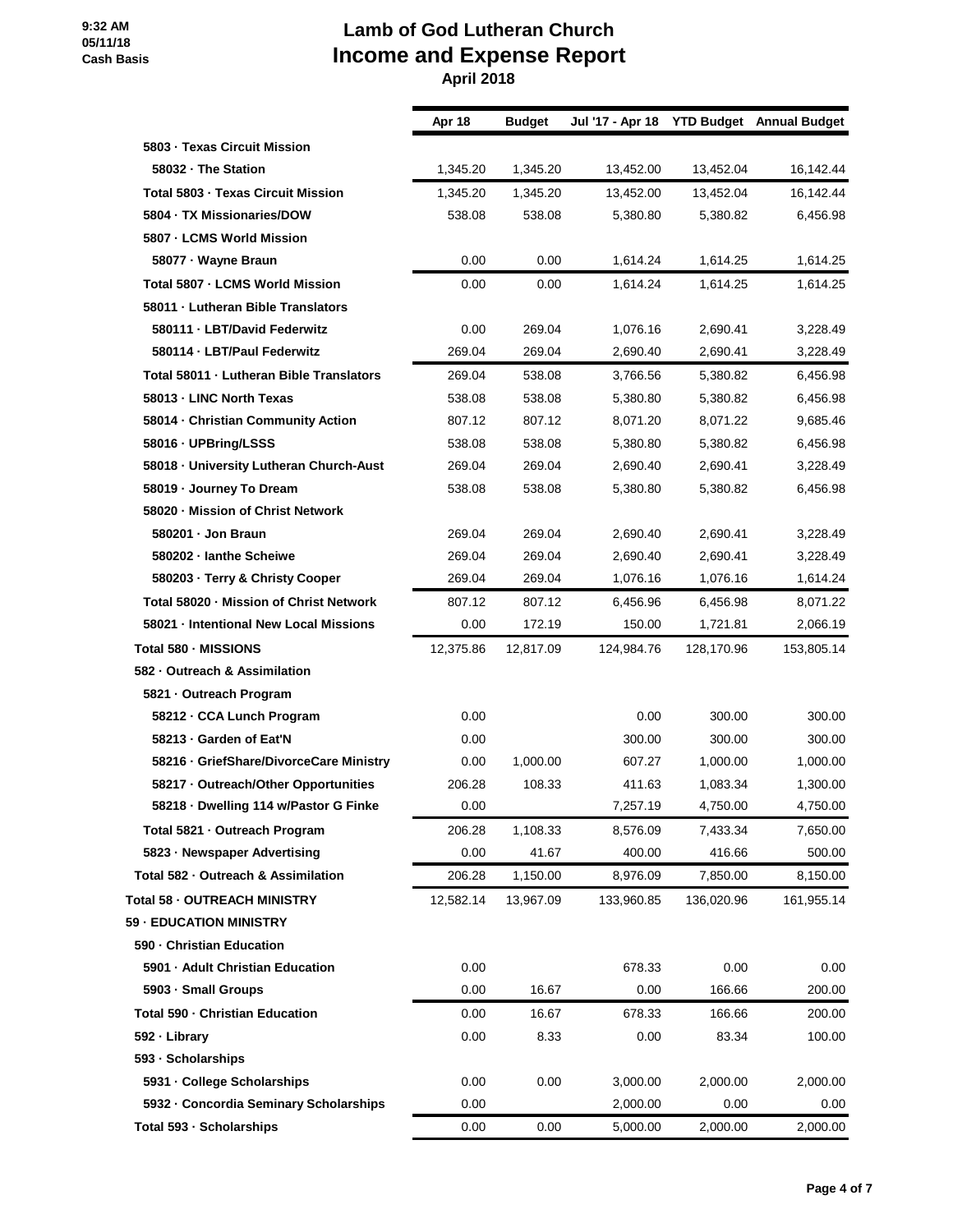|                                           | Apr 18   | <b>Budget</b> | Jul '17 - Apr 18 |           | <b>YTD Budget</b> Annual Budget |
|-------------------------------------------|----------|---------------|------------------|-----------|---------------------------------|
| <b>Total 59 - EDUCATION MINISTRY</b>      | 0.00     | 25.00         | 5,678.33         | 2,250.00  | 2,300.00                        |
| 60 - EARLY CHILDHOOD MINISTRY             |          |               |                  |           |                                 |
| $600 - Fees$                              |          |               |                  |           |                                 |
| 6001 - Professional Fees                  | 0.00     |               | 69.00            | 500.00    | 500.00                          |
| 6002 - Synodical Expenses                 | 0.00     |               | 1,944.00         | 2,000.00  | 2,000.00                        |
| 6003 - City/State Licensing Fees          | 39.31    |               | 478.55           | 2,000.00  | 2,000.00                        |
| 6004 - Consultant Fees                    | 0.00     |               | 1,140.00         |           |                                 |
| Total 600 - Fees                          | 39.31    |               | 3,631.55         | 4,500.00  | 4.500.00                        |
| 601 · Supplies                            |          |               |                  |           |                                 |
| 6011 · Classroom supplies                 | 624.66   | 666.67        | 6,540.41         | 6,666.66  | 8,000.00                        |
| 6012 - Curriculum                         | 0.00     | 83.33         | 10.00            | 833.34    | 1,000.00                        |
| 6013 · Subscriptions                      | 0.00     |               | 29.95            | 150.00    | 150.00                          |
| Total 601 · Supplies                      | 624.66   | 750.00        | 6,580.36         | 7,650.00  | 9,150.00                        |
| 603 - Miscellaneous ECM Expenses          |          |               |                  |           |                                 |
| 6031 - Preschool Specific Advertising     | 0.00     | 0.00          | 771.50           | 1,500.00  | 1,500.00                        |
| 6032 - MOPS                               | 0.00     | 50.00         | 143.89           | 500.00    | 600.00                          |
| 6033 - Miscellaneous Expenses             | 0.00     | 83.33         | 1,002.34         | 833.34    | 1,000.00                        |
| 603 - Miscellaneous ECM Expenses - Other  | 0.00     |               | 900.37           | 0.00      | 0.00                            |
| Total 603 - Miscellaneous ECM Expenses    | 0.00     | 133.33        | 2,818.10         | 2,833.34  | 3,100.00                        |
| 604 - Creation Center Maintenance         | 360.98   | 416.67        | 4,726.22         | 4,166.66  | 5,000.00                        |
| Total 60 - EARLY CHILDHOOD MINISTRY       | 1,024.95 | 1,300.00      | 17,756.23        | 19,150.00 | 21,750.00                       |
| <b>61 - CHILDREN'S MINISTRY</b>           |          |               |                  |           |                                 |
| 610 - Resource Materials                  | 0.00     | 62.50         | 494.13           | 625.00    | 750.00                          |
| 611 · Activities/Supplies                 | 0.00     | 83.33         | 702.11           | 833.34    | 1,000.00                        |
| 612 - Sunday School                       | 0.00     | 0.00          | 577.96           | 2,000.00  | 2,000.00                        |
| $614 \cdot$ LOG Jam                       | 0.00     | 41.67         | 0.00             | 416.66    | 500.00                          |
| 615 - Christmas Program                   | 0.00     |               | 379.80           | 700.00    | 700.00                          |
| 616 · Easter Celebration                  | 52.00    | 0.00          | 87.29            | 200.00    | 200.00                          |
| 617 - Vacation Bible School               | 655.97   | 0.00          | 812.97           | 4,000.00  | 4,000.00                        |
| 618 - Local Missions Week                 | 0.00     |               | 0.00             | 1,000.00  | 1,000.00                        |
| Total 61 - CHILDREN'S MINISTRY            | 707.97   | 187.50        | 3,054.26         | 9,775.00  | 10,150.00                       |
| <b>63 - FELLOWSHIP MINISTRY</b>           |          |               |                  |           |                                 |
| 633 - Kitchen & Fellowship Hall Supls     | 1,406.25 | 416.67        | 4,318.26         | 4,166.66  | 5,000.00                        |
| Total 63 - FELLOWSHIP MINISTRY            | 1,406.25 | 416.67        | 4,318.26         | 4,166.66  | 5,000.00                        |
| 64 - SERVANTHOOD MINISTRY                 |          |               |                  |           |                                 |
| 640 · Assimilation                        | 0.00     | 20.83         | 0.00             | 208.34    | 250.00                          |
| 641 - Offering Envelopes                  | 0.00     | 0.00          | 489.08           | 750.00    | 1,500.00                        |
| 642 - Stewardship Programs                | 0.00     | 18.75         | 0.00             | 187.50    | 225.00                          |
| 643 - Ministry Fair                       | 0.00     | 0.00          | 0.00             | 400.00    | 400.00                          |
| Total 64 - SERVANTHOOD MINISTRY           | 0.00     | 39.58         | 489.08           | 1,545.84  | 2,375.00                        |
| <b>65 - FACILITIES/FINANCE MINISTRIES</b> |          |               |                  |           |                                 |
| 650 - ADMINISTRATIVE                      |          |               |                  |           |                                 |
| 6502 - Office Equipment Leases            | 962.41   | 1,666.67      | 11,951.41        | 16,666.66 | 20,000.00                       |
| 6503 - Office Equipment Copy Chgs         | 0.00     | 500.00        | 1,060.46         | 5,000.00  | 6,000.00                        |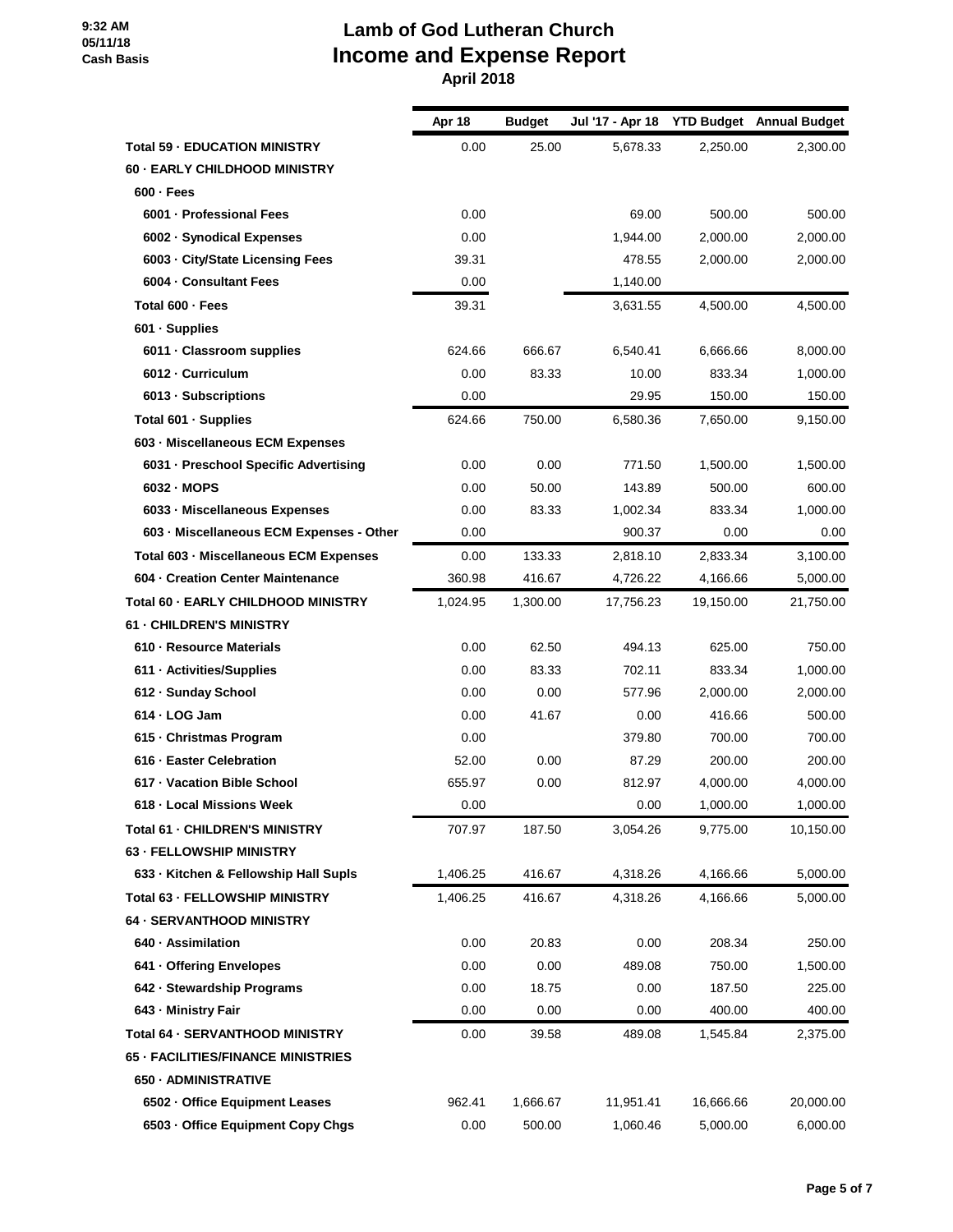#### **Lamb of God Lutheran Church Income and Expense Report April 2018**

|                                                | Apr 18   | <b>Budget</b> | Jul '17 - Apr 18 |            | <b>YTD Budget</b> Annual Budget |
|------------------------------------------------|----------|---------------|------------------|------------|---------------------------------|
| 6505 · Office Supplies                         | 633.19   | 1,000.00      | 4,742.84         | 10,000.00  | 12,000.00                       |
| 6506 · Postage                                 | 23.23    | 250.00        | 2,138.54         | 2,500.00   | 3,000.00                        |
| 6507 - Printing                                | 0.00     |               | 0.00             | 250.00     | 250.00                          |
| 6508 · Bank Charges/Online Fees                |          |               |                  |            |                                 |
| 65081 - Bank Service Charges                   | 10.00    |               | 30.00            | 100.00     | 100.00                          |
| 65082 - Credit Card Fees                       | 258.67   | 166.67        | 2,064.60         | 1,666.66   | 2,000.00                        |
| Total 6508 - Bank Charges/Online Fees          | 268.67   | 166.67        | 2,094.60         | 1,766.66   | 2,100.00                        |
| 6509 - Miscellaneous Administrative            | 0.00     | 125.00        | 1,501.24         | 1,250.00   | 1,500.00                        |
| Total 650 - ADMINISTRATIVE                     | 1,887.50 | 3,708.34      | 23,489.09        | 37,433.32  | 44,850.00                       |
| 651 - IT SUPPORT & EQUIPMENT                   |          |               |                  |            |                                 |
| 6511 - Internet Service                        | 140.00   | 166.67        | 1,400.00         | 1,666.66   | 2,000.00                        |
| 6512 - IT Contractor Services                  | 2,066.00 | 2,333.33      | 20,054.00        | 23,333.34  | 28,000.00                       |
| 6513 - Software purchases & support            | 588.00   | 166.67        | 4,952.09         | 1,666.66   | 2,000.00                        |
| 6514 Computer Equipment Purchases              | 0.00     | 250.00        | 2,111.75         | 2,500.00   | 3,000.00                        |
| 6515 - Computer supplies & maintenance         | 0.00     | 41.67         | 355.00           | 416.66     | 500.00                          |
| 6516 · Website Development & Maint             | 0.00     |               | 0.00             | 4,000.00   | 4,000.00                        |
| Total 651 - IT SUPPORT & EQUIPMENT             | 2,794.00 | 2,958.34      | 28,872.84        | 33,583.32  | 39,500.00                       |
| 652 - INSURANCE & MAINTENANCE                  |          |               |                  |            |                                 |
| 6521 - Property & Liability Insurance          | 0.00     | 0.00          | 34,258.80        | 40,000.00  | 40,000.00                       |
| 6522 - Bldg Maint & Repair                     | 340.00   | 2,083.33      | 8,976.84         | 20,833.34  | 25,000.00                       |
| 6523 - Grounds Maint & Repair                  | 120.00   | 416.67        | 576.95           | 4,166.66   | 5,000.00                        |
| 6524 · B & G Equipment Maint & Repair          | 0.00     | 83.33         | 3,088.39         | 833.34     | 1,000.00                        |
| 6525 · Janitorial Supplies                     | 1,025.42 | 833.33        | 8,261.06         | 8,333.34   | 10,000.00                       |
| 6526 - Janitorial Service                      | 3,970.00 | 4,166.67      | 39,886.31        | 41,666.66  | 50,000.00                       |
| <b>Total 652 - INSURANCE &amp; MAINTENANCE</b> | 5,455.42 | 7,583.33      | 95,048.35        | 115,833.34 | 131,000.00                      |
| 653 - ANNUAL BUILDING EXPENSES                 |          |               |                  |            |                                 |
| 6531 - Fire/Security-Monitoring                | 90.00    | 166.67        | 1,053.60         | 1,666.66   | 2,000.00                        |
| 6532 · Fire/Security-Inspections               | 0.00     | 0.00          | 2,052.00         | 2,500.00   | 2,500.00                        |
| 6533 · Gas Inspection                          | 0.00     | 0.00          | 0.00             | 500.00     | 500.00                          |
| 6534 · Sprinklers Inspection                   | 0.00     | 0.00          | 600.00           | 1,000.00   | 1,000.00                        |
| 6535 - Fire Extinguishers Inspection           | 0.00     |               | 0.00             | 100.00     | 100.00                          |
| 6537 - Elevator Inspection                     | 0.00     |               | 4,448.28         | 4,500.00   | 4,500.00                        |
| 6538 - Kitchen Hood Inspection                 | 0.00     |               | 216.00           | 500.00     | 500.00                          |
| Total 653 - ANNUAL BUILDING EXPENSES           | 90.00    | 166.67        | 8,369.88         | 10,766.66  | 11,100.00                       |
| 654 - UTILITIES                                |          |               |                  |            |                                 |
| 6541 - Electric                                | 4,074.00 | 4,166.67      | 40,740.00        | 41,666.66  | 50,000.00                       |
| 6542 - Water                                   | 540.39   | 1,000.00      | 5,482.35         | 10,250.00  | 13,000.00                       |
| 6543 · Gas                                     | 592.88   | 250.00        | 3,474.17         | 4,750.00   | 5,000.00                        |
| 6544 · Waste Removal                           | 352.56   | 208.33        | 2,009.12         | 2,083.34   | 2,500.00                        |
| 6545 · Telephone Line Charges                  | 466.67   | 500.00        | 4,502.15         | 5,000.00   | 6,000.00                        |
| 6546 · Staff Cell Phone Expenses               | 200.00   | 250.00        | 1,900.00         | 2,500.00   | 3,000.00                        |
| Total 654 - UTILITIES                          | 6,226.50 | 6,375.00      | 58,107.79        | 66,250.00  | 79,500.00                       |
| 655 - MAJOR/MINOR EXPENDITURES                 |          |               |                  |            |                                 |

**6551 · Minor Expenditures**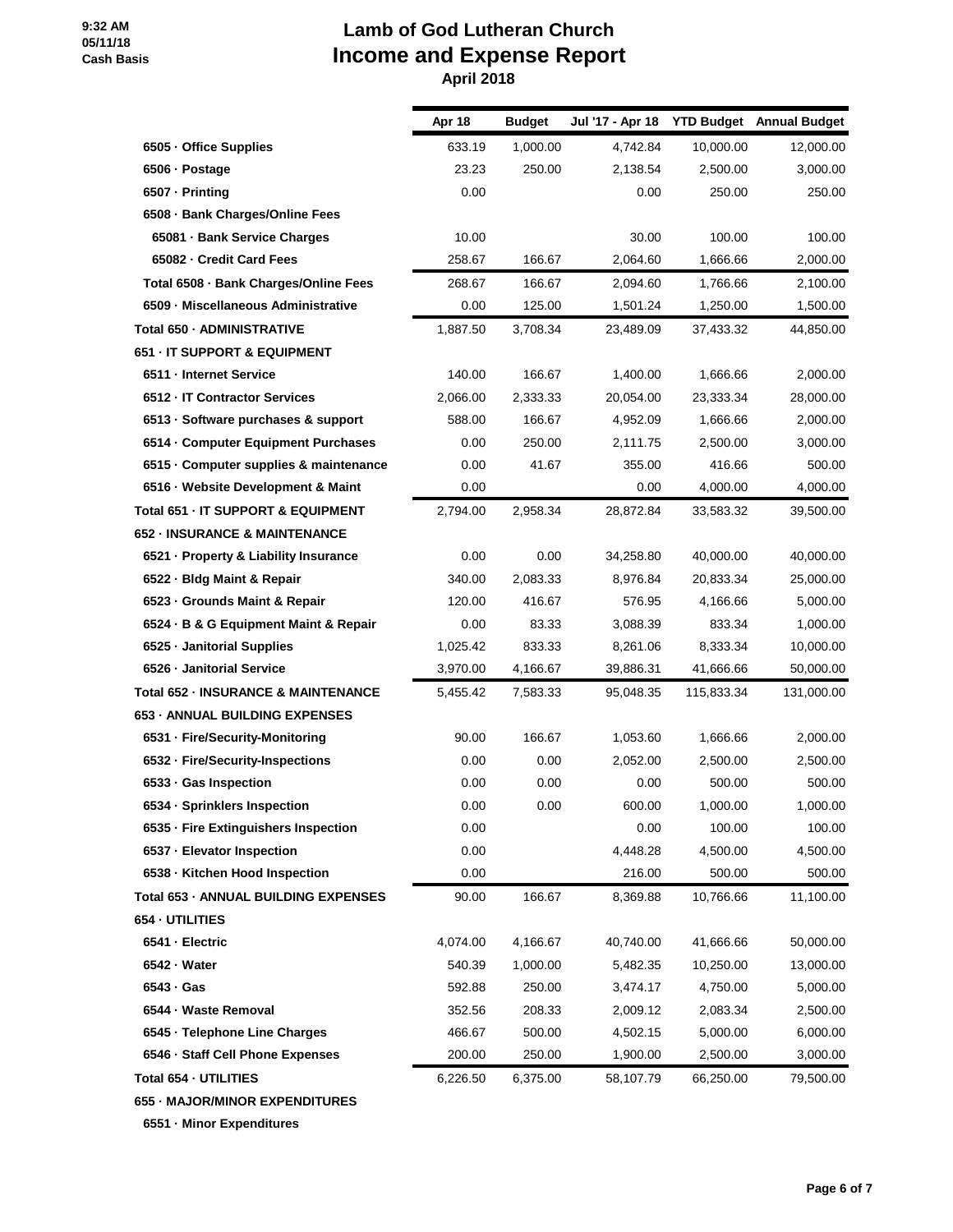|                                            | Apr 18     | <b>Budget</b> | Jul '17 - Apr 18 YTD Budget Annual Budget |              |              |
|--------------------------------------------|------------|---------------|-------------------------------------------|--------------|--------------|
| 65512 - Furniture/Fixtures                 | 0.00       |               | 299.00                                    |              |              |
| Total 6551 - Minor Expenditures            | 0.00       |               | 299.00                                    |              |              |
| 6552 - Major Expenditures/Over \$500       |            |               |                                           |              |              |
| 65521 - Media Equipment                    | 0.00       |               | 0.00                                      | 5.000.00     | 5,000.00     |
| 65524 · Bldg & Grnds Equipment             | 0.00       |               | 1,460.00                                  | 15,000.00    | 15,000.00    |
| Total 6552 - Major Expenditures/Over \$500 | 0.00       |               | 1,460.00                                  | 20,000.00    | 20,000.00    |
| Total 655 - MAJOR/MINOR EXPENDITURES       | 0.00       |               | 1,759.00                                  | 20,000.00    | 20,000.00    |
| 656 - LOANS & INTEREST                     |            |               |                                           |              |              |
| 6561 - LCEF Mortgage                       |            |               |                                           |              |              |
| 65611 - LCEF Mortgage Principal            | 18,900.02  | 18,916.67     | 124,141.26                                | 189,166.66   | 227,000.00   |
| 65612 - LCEF Mortgage Interest             | 0.00       |               | 64,858.94                                 |              |              |
| Total 6561 - LCEF Mortgage                 | 18,900.02  | 18,916.67     | 189,000.20                                | 189,166.66   | 227,000.00   |
| Total 656 - LOANS & INTEREST               | 18,900.02  | 18,916.67     | 189,000.20                                | 189,166.66   | 227,000.00   |
| Total 65 - FACILITIES/FINANCE MINISTRIES   | 35,353.44  | 39,708.35     | 404,647.15                                | 473,033.30   | 552,950.00   |
| 66 - CMC MINISTRY                          |            |               |                                           |              |              |
| 660 - Lutheran Witness Subscriptions       | 0.00       |               | 313.95                                    | 200.00       | 200.00       |
| 661 - Portals of Prayer Subscriptions      | 0.00       |               | 1,382.50                                  | 1.500.00     | 1,500.00     |
| 662 - Subscriptions                        | 0.00       |               | 0.00                                      | 250.00       | 250.00       |
| 663 - Synodical Expenses                   | 0.00       |               | 0.00                                      | 2,000.00     | 2,000.00     |
| 664 - Texas District Convention            | 0.00       |               | 964.00                                    |              |              |
| 665 - CMC Discretionary Funds              | 0.00       | 208.33        | 0.00                                      | 2,083.34     | 2,500.00     |
| Total 66 - CMC MINISTRY                    | 0.00       | 208.33        | 2,660.45                                  | 6,033.34     | 6,450.00     |
| Total 5000 - CHURCH EXPENSES               | 143,559.97 | 156,693.00    | 1,478,135.01                              | 1,625,416.21 | 1,927,297.14 |
| <b>Total Expense</b>                       | 143,559.97 | 156,693.00    | 1,478,135.01                              | 1,625,416.21 | 1,927,297.14 |
| <b>Net Ordinary Income</b>                 | 9,494.48   | 19,607.00     | $-13,054.79$                              | $-26,619.07$ | 0.00         |
| <b>Net Income</b>                          | 9,494.48   | 19,607.00     | $-13,054.79$                              | $-26,619.07$ | 0.00         |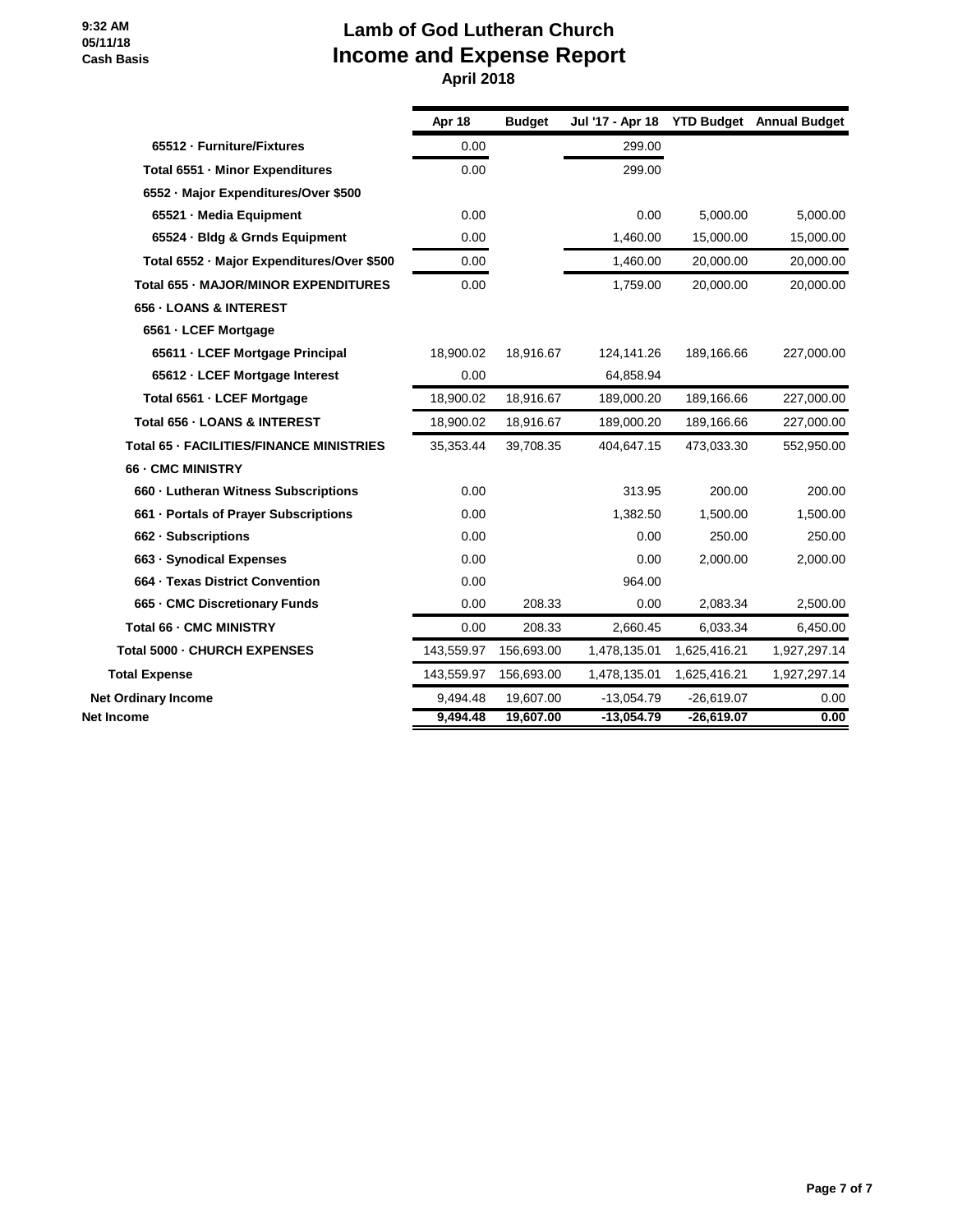Elder Report

CMC May 21, 2018

Lamb of God Lutheran Church

Discussed the following items:

- There will be a combined service with meal, on July 29, the fifth Sunday. This hopefully will line up with new member installation. We will monitor the attendance and congregation feedback to see if there is interest in this combined service in the future.
- We have received much feedback on the wonderful addition of Stephanie. The music program is alive, well and bursting with success!
- Pastor will announce Mark Payne's future with our congregation at the CMC Meeting on May 21. God Bless Mark and his family!
- Pastor Rance and Pastor Walt reviewed the Argyle Mission Plant progress and Pastor Travis will speak about the Mission at both services on May 20. He and his family will be members of LOG as he establishes this exciting Mission Plant.
- Elders are going to participate in the Habitat for Humanity Denton Build. Signups will be completed once Habitat releases the build dates. Members of LOG will also be encouraged to participate in one of the build dates.

Bob Pangrac, Head Elder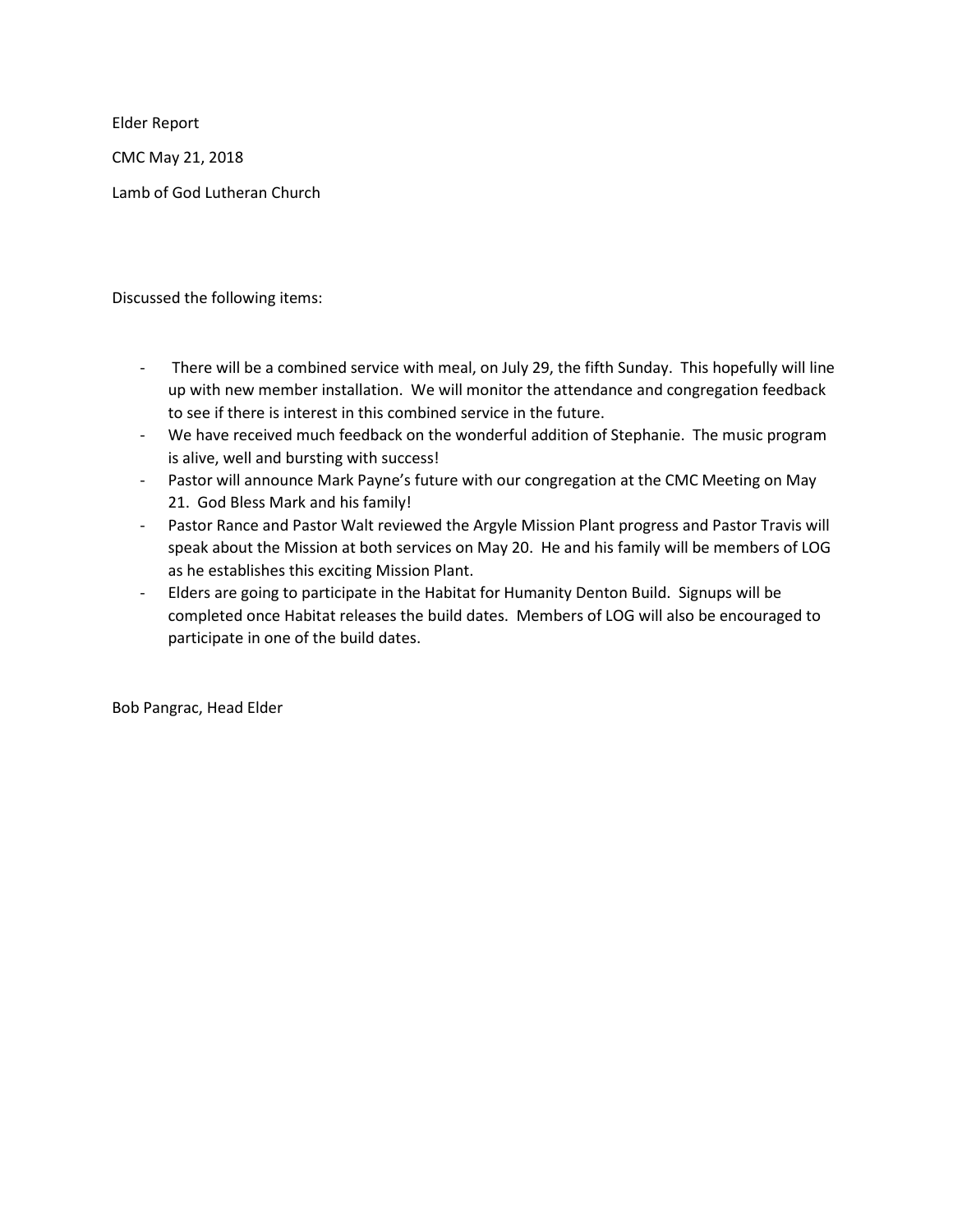## Children's Ministry Report

#### May 2018

**LOG's Children's Ministry mission is to equip families to grow in their relationship with Jesus Christ.**

#### • **Trevor Nobis**

- o Currently serving as Children's Ministry Assistant (Part Time)
- o Sunday's thru Thursday's to August 1<sup>st</sup>, [tnobis@log.org](mailto:tnobis@log.org)

#### • **Children's Ministry Intern-Emily Hill**

- $\circ$  Emily will start FULL TIME in this role June 1st, Moving here mid-May 19
- o Commissioning Sunday: June 3
- o SIGN UP GENIUS: Setting up meal train (take her to dinner, have her to your house, deliver food to her, etc.)

#### • **LOG JAM**

o Over for the school year

#### • **Sunday School**

- o Trevor leads openings
- o Working on Summer Sunday school: GENERATIONAL SUNDAY SCHOOL
	- **Starts June 3 to September 2 in Fellowship Hall**
	- Intergenerational---ALL welcome (babies to seniors)
	- Pastor Settle/Hannah/Brandy/Trevor/Emily/Sam all have opportunities to lead

#### • **Vacation Bible School**

- o Theme: SHIPWRECKED
- o June 18-22, 9am-12pm
- o BOOT CAMP: June 15
- o VOLUNTEERS NEEDED!!! Closed registration May 4 with 300 participants. WOW GOD!!

#### • **Childcare Ministry**

o Need staffing!

#### • **Volunteer Appreciation**

- o Teacher Appreciation: Gifts & Blessings on Sunday, May 20
- o Volunteer Appreciation Lunch (partnering with Youth Ministry) on Sunday, June 3

#### **Ongoing Ministry**:

- Children's Messages
- Sunday school Ministry/Summer Sunday school Ministry
- VBS

#### **Upcoming Events:**

- May 20: Teacher Appreciation Sunday
- June 1: VBS Registration Closes
- June 3: FIRST Day of Summer Sunday School, WELCOME EMILY, Volunteer Appreciation Lunch
- June 15: VBS Bootcamp: 9am-2pm
- June 17: Father's Day
- June 18-22: VBS: Shipwrecked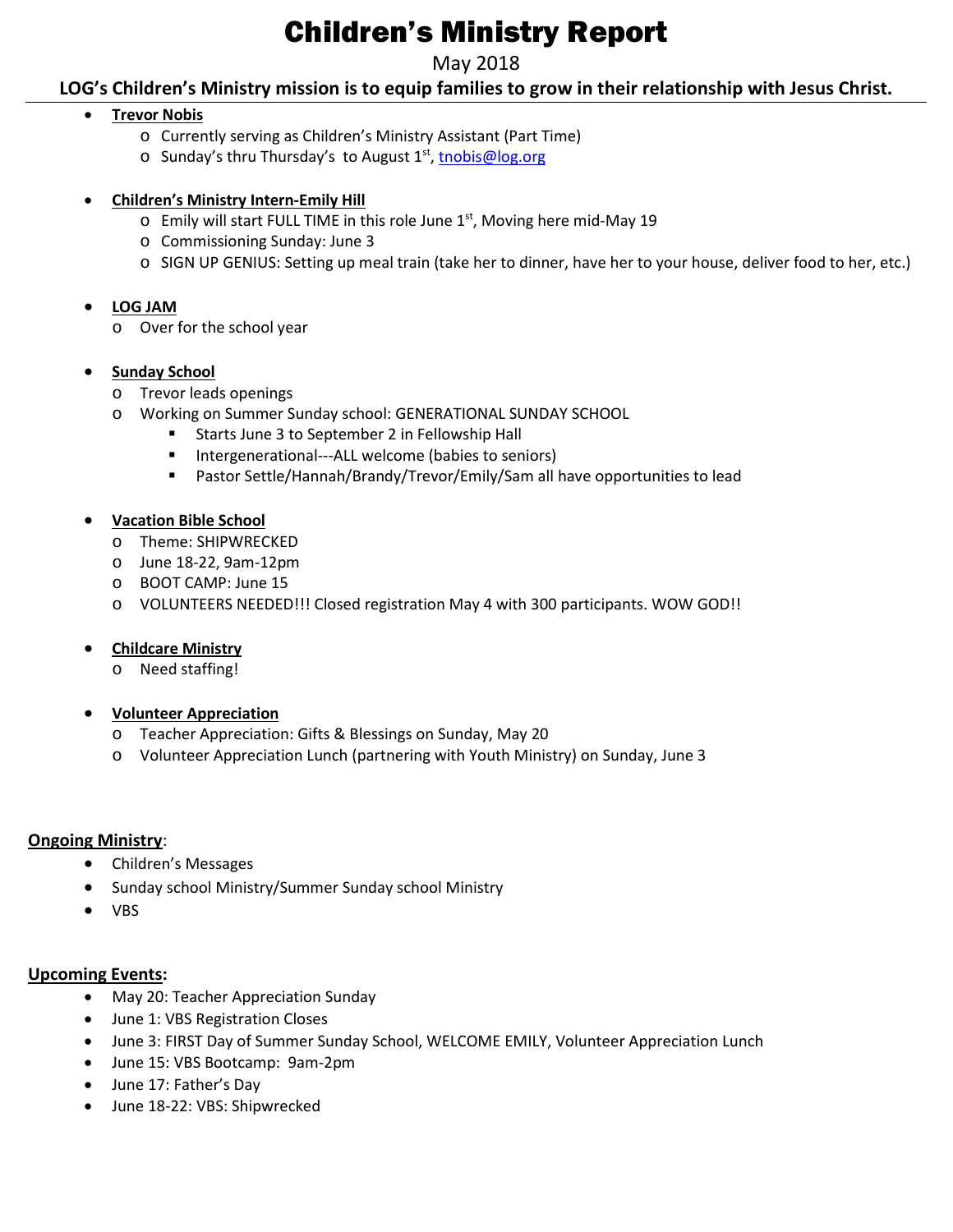## **Youth Ministry Update – May 2018**

#### **Highlights:**

- Focus on upcoming MS / HS Mission Trips
- Student Leadership Applications have been received
- Continued fundraising to support Youth Ministry
	- o Restaurant patron nights (Chick-fil-A 5/21, Chili's 6/4 to 6/8)
	- o Mission Trip T-Shirts
	- o Donated Crosses

#### **Past Events:**

- April 11: Student Leadership Meeting
- April 19: Culver's: Youth Fundraiser
- April 21: Back the Blue Mission Trip Fundraising opportunity
- April 22: LWML Fashionable Tea Mission Trip Fundraising opportunity
- April 29: Youth Ministry Board Meeting
- May 2: Nailing of the Cross Ceremony
- May 5/6: Sharing of the Faith / Confirmation Sunday
- May 20: High School Senior Sunday
- May 20: Middle School / High School combined event Bahama Buck's

#### **Upcoming Major Events:**

- June 10 -15: MS Mission Trip Osage, OK
- June 24 29: HS Mission Trip Houston, TX

#### **2018 / 2019 Save the Dates -** See attached Full Youth Calendar as of Aug 2018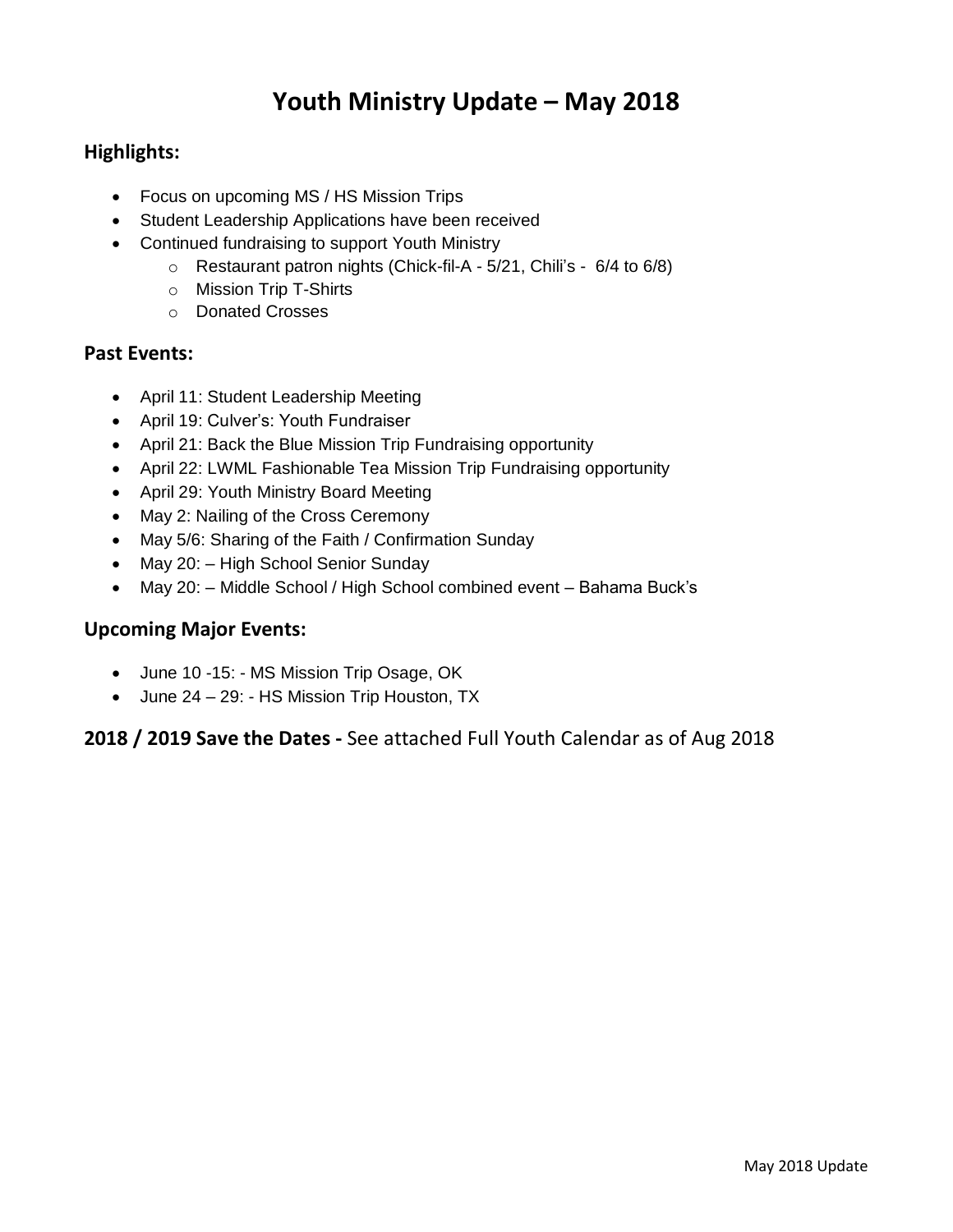

# GOALS FOR 2018-2019

- 1. Spend time with Jesus
- 2. Make deep connections
- 3. Attend LOG Youth Events!

Our Full 2018-2019 Youth Activities Calendar released in AUG 2018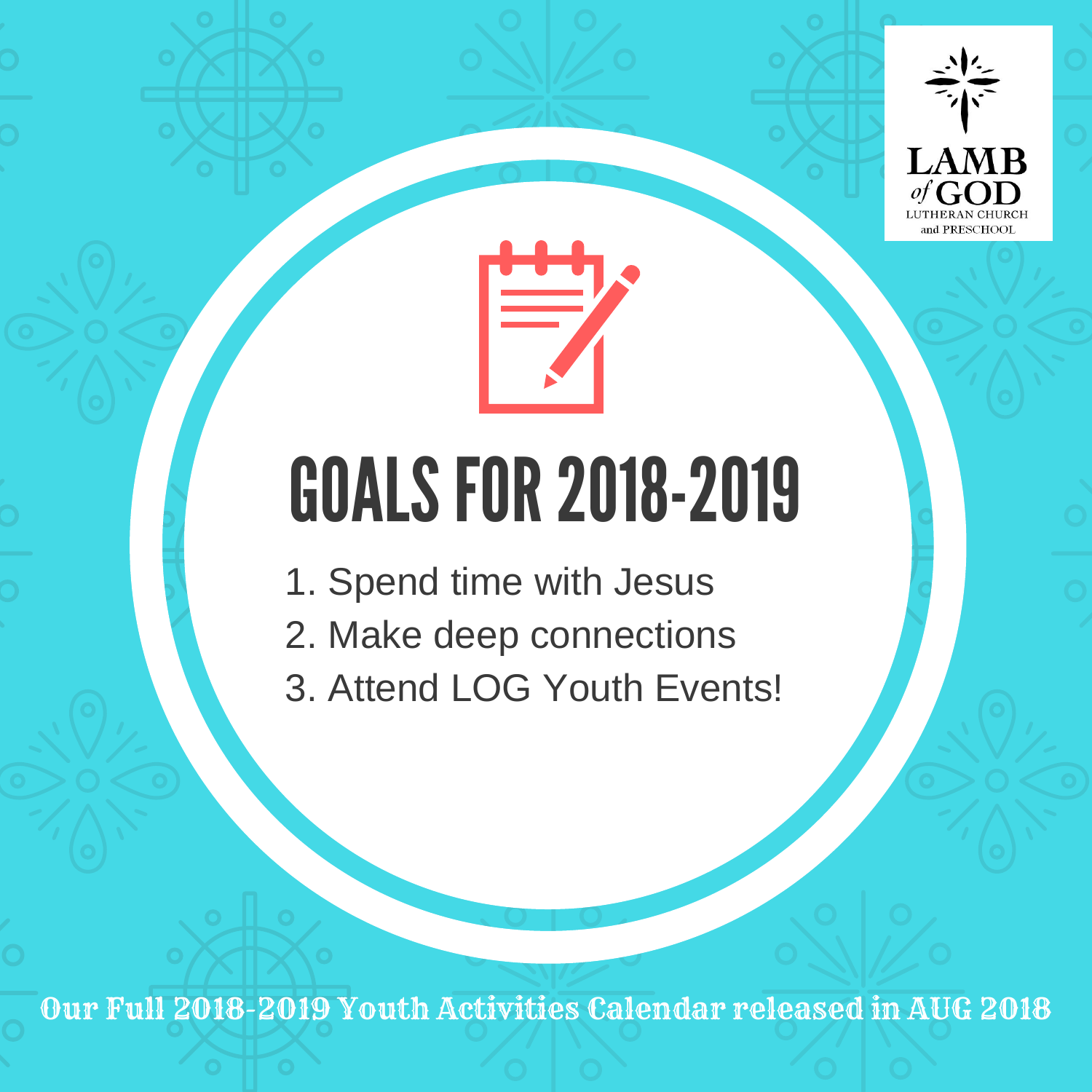# Big Events 2018-2019 LOG YOUTH MINISTRY



| AUG 22          | Confirmation Parent Meeting (Mandatory)             |
|-----------------|-----------------------------------------------------|
| SEP 09          | LOG Rally Day                                       |
| <b>SEP 12</b>   | Confirmation Starts, Acolyte Training               |
| <b>SEP 16</b>   | LOG FAMILIES: Screen War Special Event**            |
| $SEP 21 - 23$   | Confirmation Retreat, Briarwood (6-8th)**           |
| <b>SEP 29</b>   | The Promise, Glen Rose Event**                      |
| <b>OCT 13</b>   | Father/Son, Mother/Daughter Event (5-7th)**         |
| DEC 01          | Parent Night Out Fundraising Event                  |
| DEC 09          | Youth Christmas Party                               |
| $JAN 25-26$     | Sacred Things Retreat (8th)                         |
| <b>JAN 30</b>   | 8th Grade Parent Meeting (Mandatory)                |
| FEB 03          | <b>Superbowl Pregame Event</b>                      |
| <b>FEB 8-10</b> | <b>LOCAL MISSIONS WEEKEND**</b>                     |
| APR $5-7$       | High School Canoe Trip (Broken Bow, OK)**           |
| APR 21          | Youth Pancake Easter Breakfast**                    |
| APR 24          | Last Confirmation for 6-7th, Move on up day (5th)   |
| MAY O1          | Nailing of the Cross Event for 8TH-HS               |
| MAY 04          | Sharing of the Faith (7th serves meal, 8th attends) |
| MAY 05          | <b>Confirmation Sunday</b>                          |
| MAY 19          | High school Senior Sunday with reception**          |
| JUN 9-14        | MIDDLE SCHOOL MISSION TRIP (TBD)**                  |
| $JUN 23 - 28$   | HIGH SCHOOL MISSION TRIP (SAINT LOUIS, MO)**        |
| <b>JUN 30</b>   | <b>Mission Sunday</b>                               |
| <b>AUG 21</b>   | Confirmation Parent Meeting (Mandatory)             |
|                 |                                                     |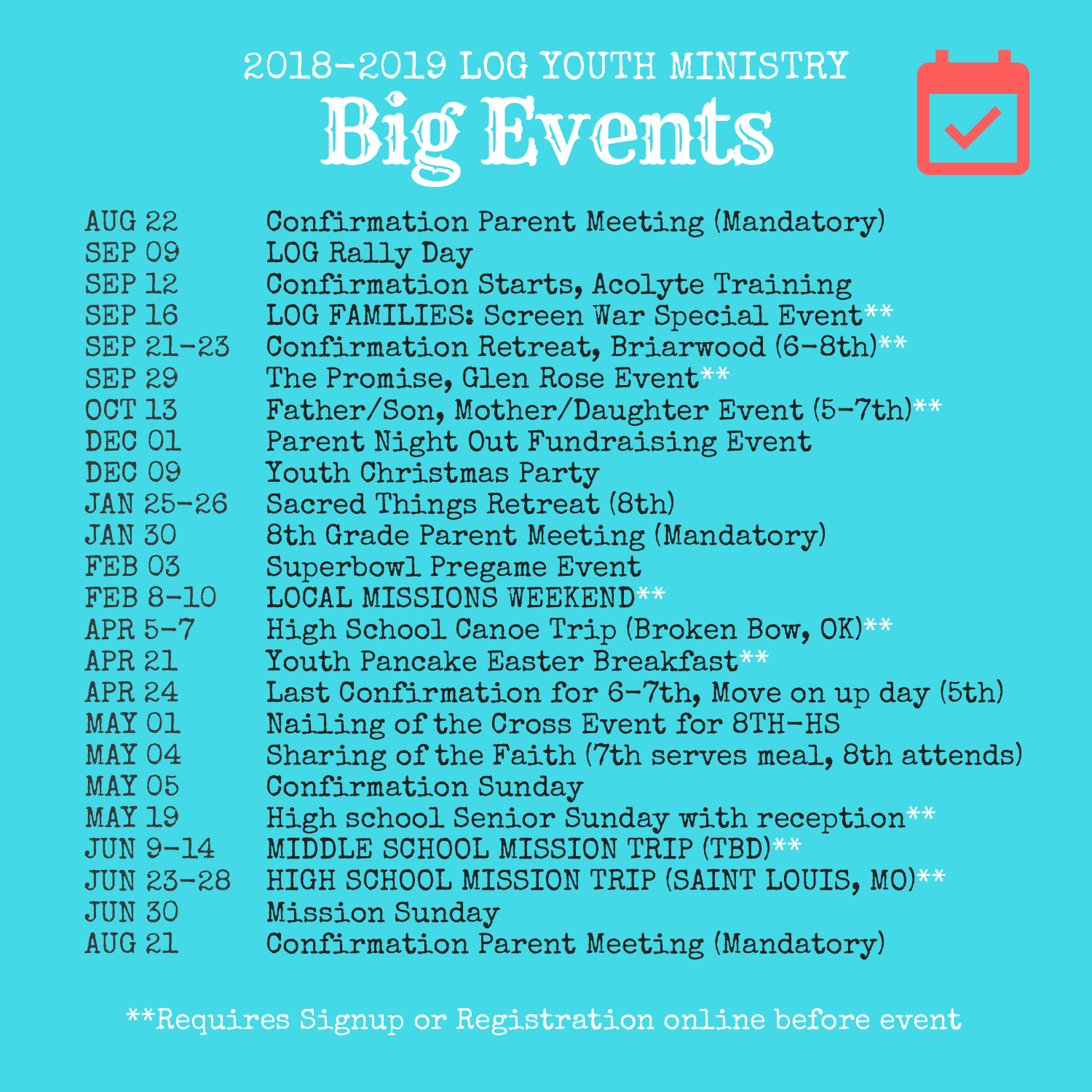## **Outreach Report**

May 21, 2018

- RockPointe Church provided us with opportunity to participate in their "Feed the Hunger" event scheduled this past weekend. I along with another CMC member and several other LOG members participated in packing over 200,000 meals that will be distributed along with the Gospel to hungry children in Kentucky, Haiti, Cuba and India.
- Journey to Dream held an open house for interested churches on May 5.
- Making calls to new LOG members to recruit Outreach leadership team members.
- Communicated with Hannah to discuss Outreach opportunities for Youth as well as joint Youth and Congregational Mission weekend in February.
- Terry and Christy Cooper will be in the states for the next few months seeking continued support for their missionary work with Network for Christ in Cambodia.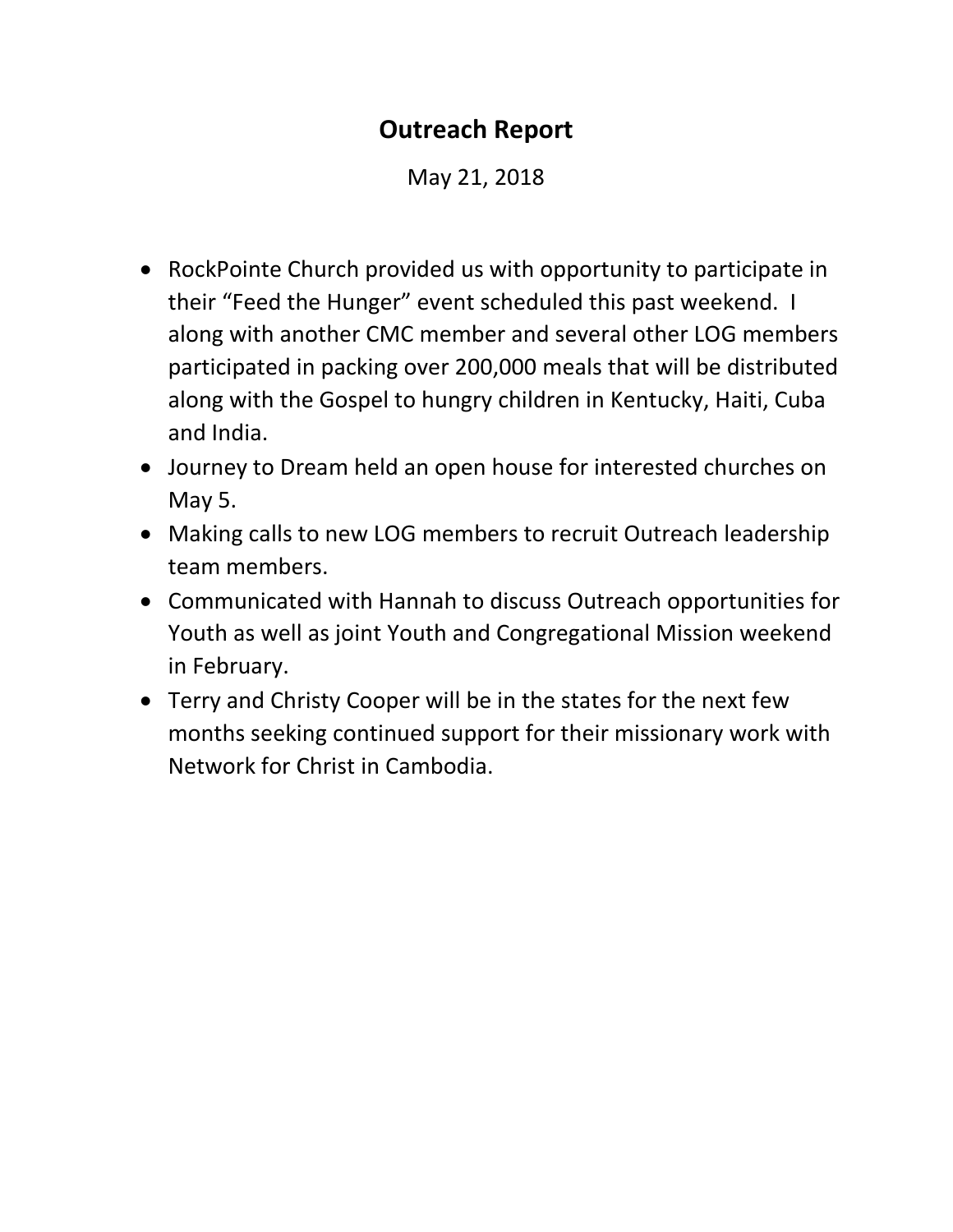## **Fellowship Report for May 21, 2018**

Our goal is to demonstrate Christ's love through fellowship and hospitality. To provide a welcoming and friendly environment for our members and the community to gather in fellowship in support of the mission of Lamb of God.

## **Committee Meeting Report**

- May 5 Sharing the Faith meal.
	- $\circ$  Fellowship members along with the HCS assisted the 7<sup>th</sup> grade parents Lead by Rick and Lori Pfeil. We prepared and served over 250 meals.
- May  $9 \& 10$  Fellowship hall table and chair repair and clean-up.
	- o Fellowship members assisted the repair and cleaning of 325 upholstered chairs and 44 tables.
	- o Lunch was provided to the 45 volunteers.

## **Upcoming Events**

- Summer Movie Night, possibly June 9th
- Fall Game Night, Tentatively September 22 or November 3
- Trunk or Treat October 27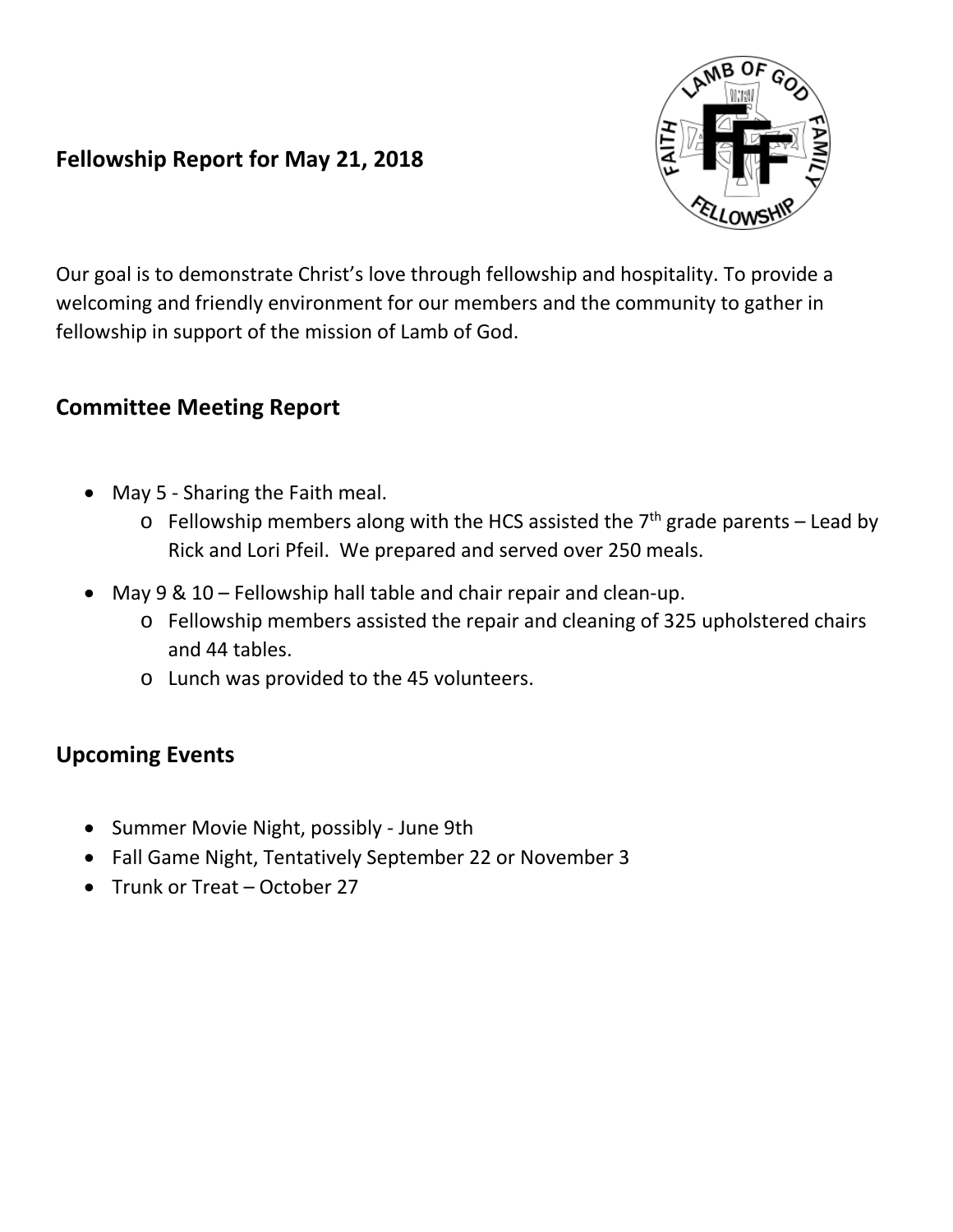## Early Childhood Ministry Report

May 2018

- Registration continues for 2018-2019 school year
- Completing staff evaluations, letters of intent and staff questionnaires
- Finalizing 2018-2019 school calendar, parent handbook, staff handbook, etc.
- Continue to pray for our school ministry, staff, and families.

#### **2017-2018 Current Enrollment: 146 2018-2019 Enrollment: 108**

We invite you to visit the school, celebrate with us, and join us in prayer or in person for upcoming events:

- **May 17- Pre-K & Jr. Kindergarten Graduation, 6:30pm**
- **May 24 & 25- End of Year Parties/ Last Days of Classes**
- **May 28-** Memorial Day/ECM Office Closed
- **May 29 & 30-** Classroom Inventory/Teacher Workday